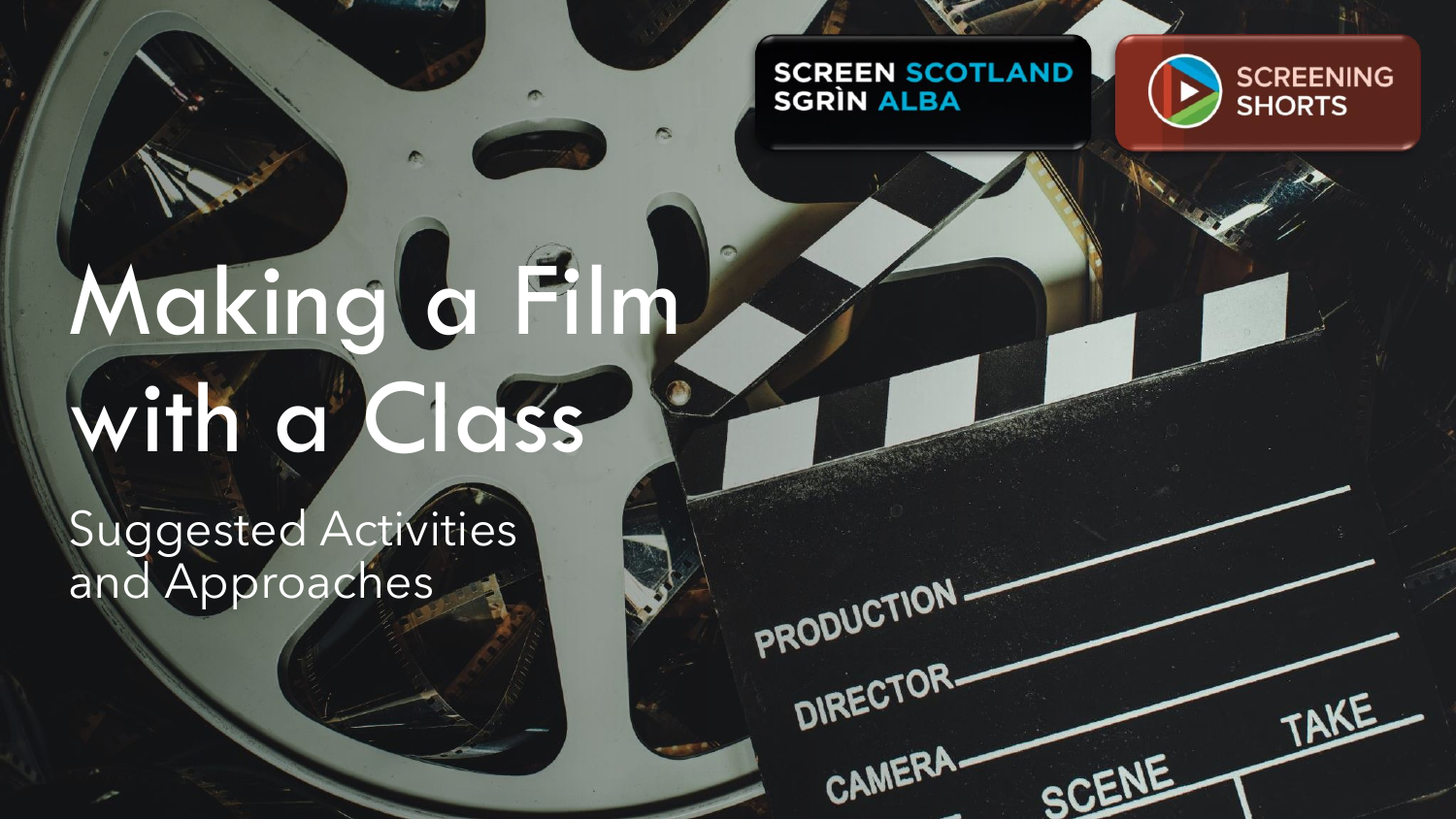## Golden Rule of Filmmaking

## **An hour to film. A day to edit. A minute to watch.**

You must build in the necessary classroom time to complete the entire process.

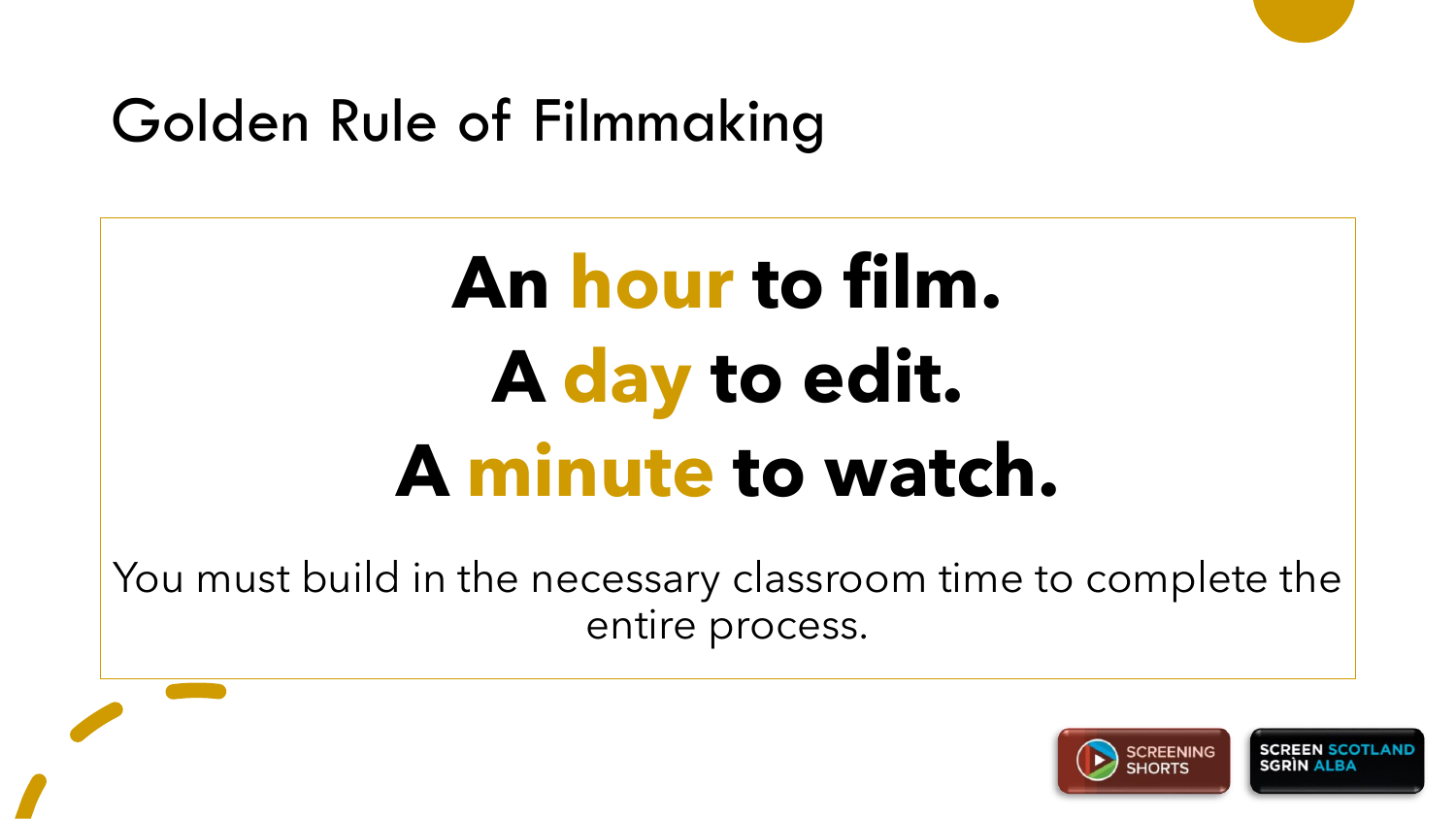## The Three Stages of Filmmaking

- **Pre-production:** Developing the idea, script and storyboard. Making or gathering the costumes, set, props, etc. Organising equipment, locations, etc. This takes the longest amount of time, maybe three weeks.
- **Production:** Filming the footage! This can be done in less than a week.
- **Post-production:** Editing the footage to create coherent sequences and to create pace, mood, etc. Adding sound and visual effects. This is a painstaking process if done right so takes time, maybe two weeks.
- They say that you **make a film three times**, making changes at each stage as needed: encourage pupils to be flexible and to keep adapting and adjusting their planned work throughout the process.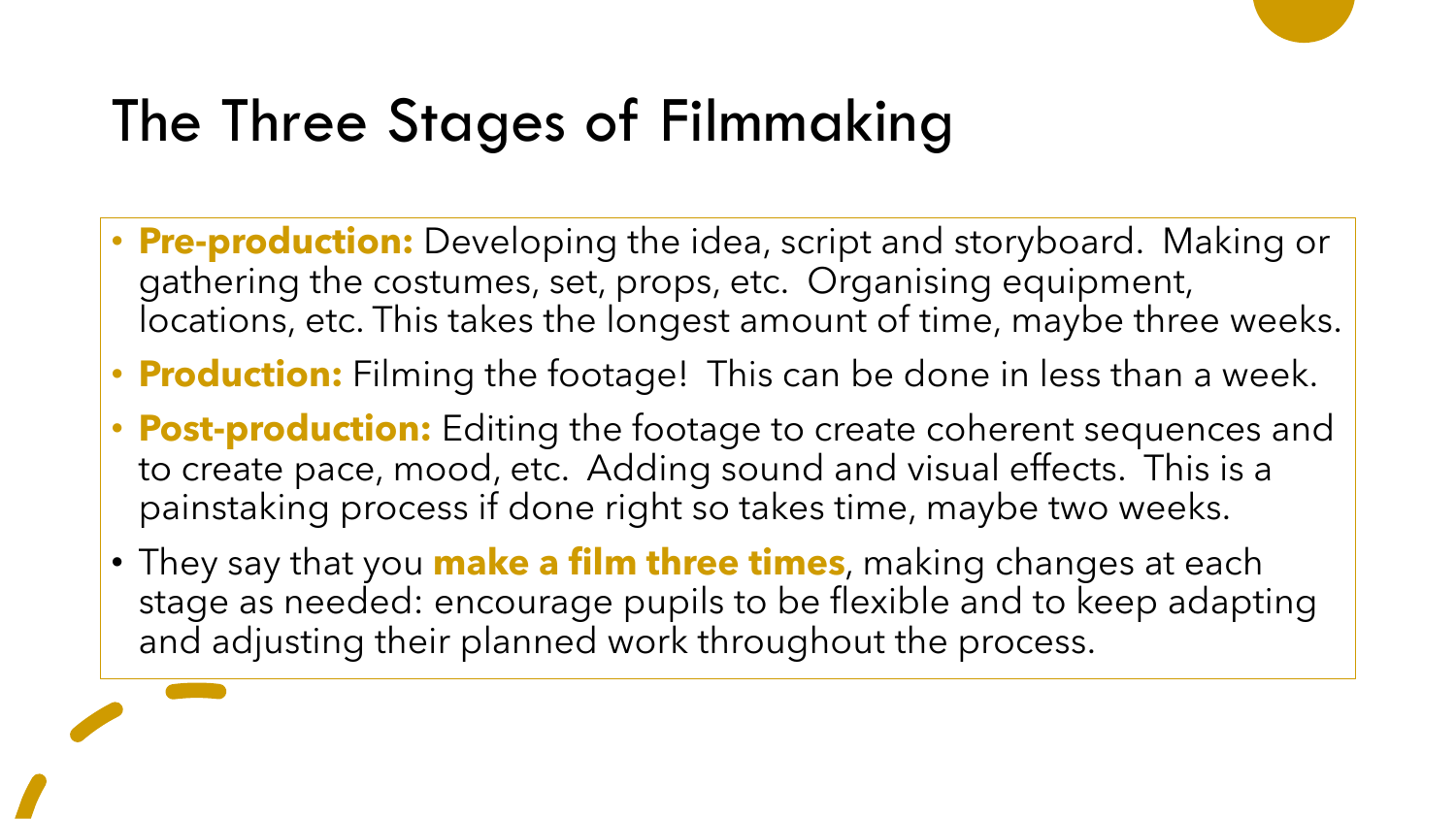## Filmmaking: Designing Groups

- Groups of **four** are best. More will leave members with little to do particularly during the editing phase – and fewer can cause problems if someone is absent.
- Assign **random groupings** that allow for a variety of skills and viewpoints. Asking pupils to choose a partner then putting two random pairs together is a nice compromise.
- Build in some **icebreakers** to get the groups started off!
- Encourage the group to create a **name and logo** for their "production company" to create a sense of pride and ownership. (Maybe even a team chant!)

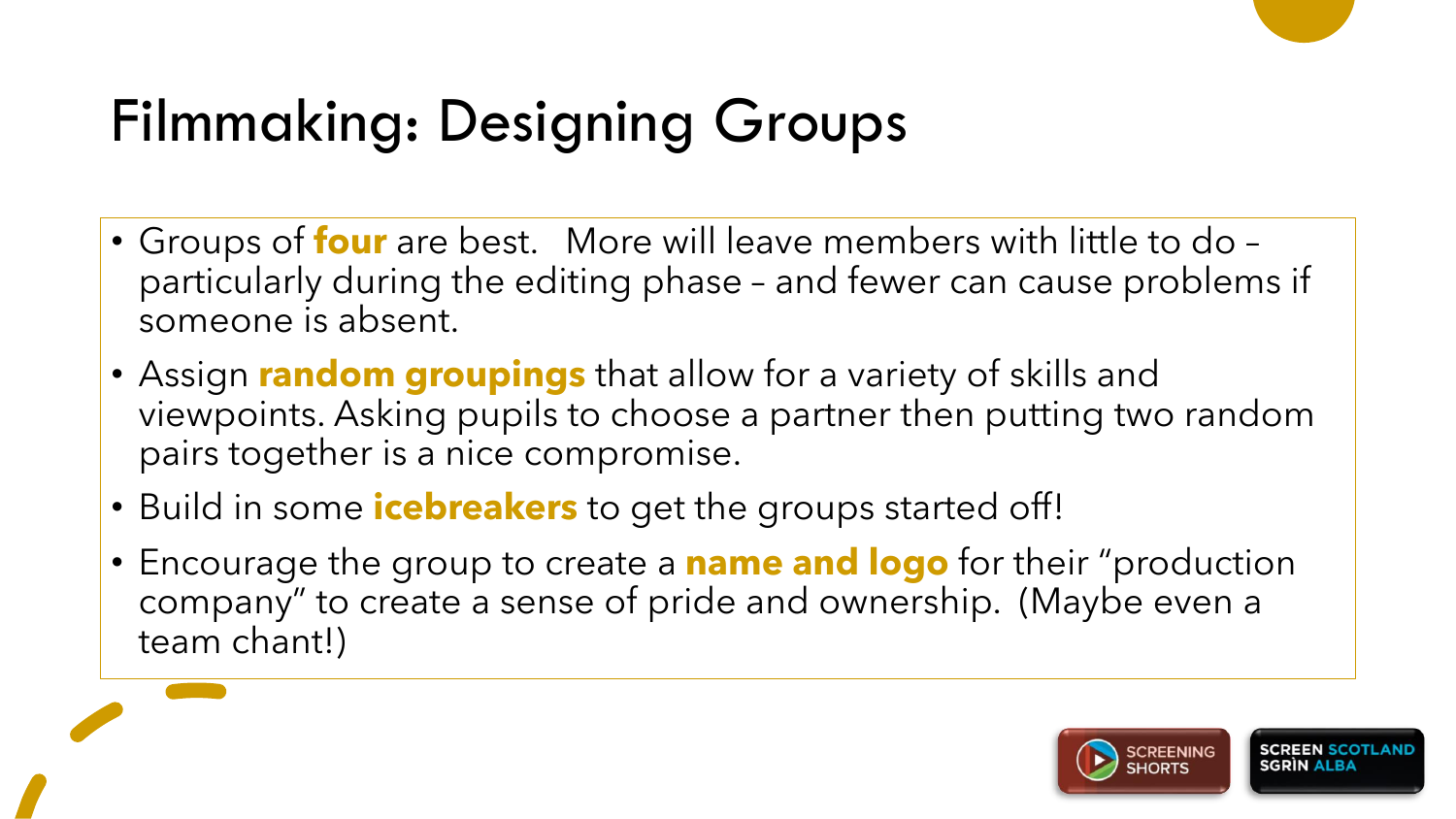### **SCREEN SCOTLAND<br>SGRÌN ALBA**

PRODUCTION-

DIRECTOR-

CAMERA-



TAKE

SCENE

## Preproduction

Storyboarding **Camerawork** Planning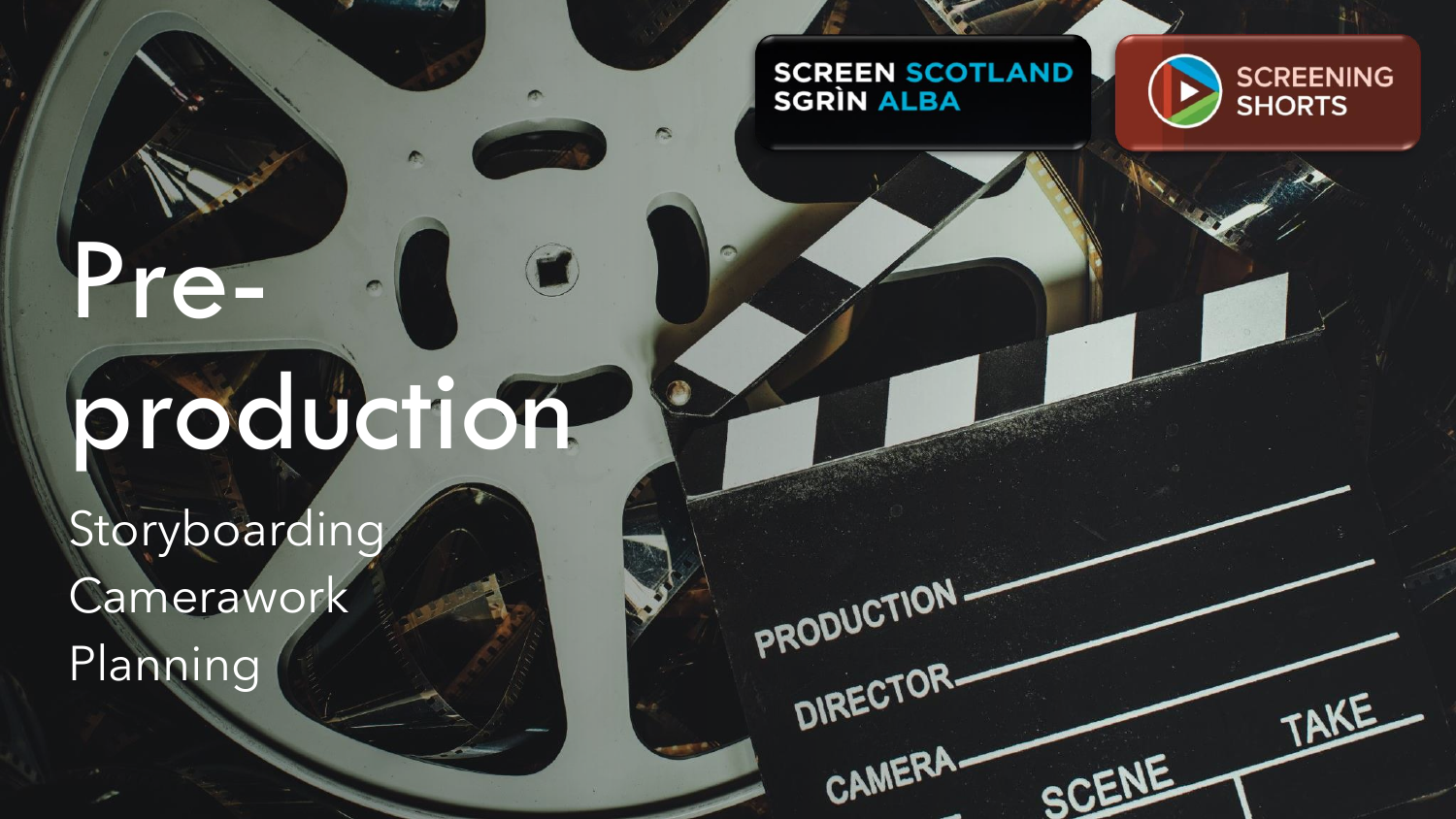## Pre-Production: Storyboarding

#### **ACTIVITY: Storyboard Sequence**

- Show the class this short film:
	- **[Birthday Boy | Screening Shorts](https://screeningshorts.org.uk/browse-films/birthday-boy) / [Birthday Boy | Vimeo](https://vimeo.com/167991341)**
- Share the storyboard of the first 90 seconds of the film. Discuss shots used and what they reveal about narrative, characterisation, setting, etc.
- Show the film from 2:02 to 2:41. Ask the class to draw the next eight shots in the blank storyboard and to identify the shots used.
- Get them to discuss **what** the shots reveal and **how they work together**  to reveal it. They should write their ideas on the storyboard.

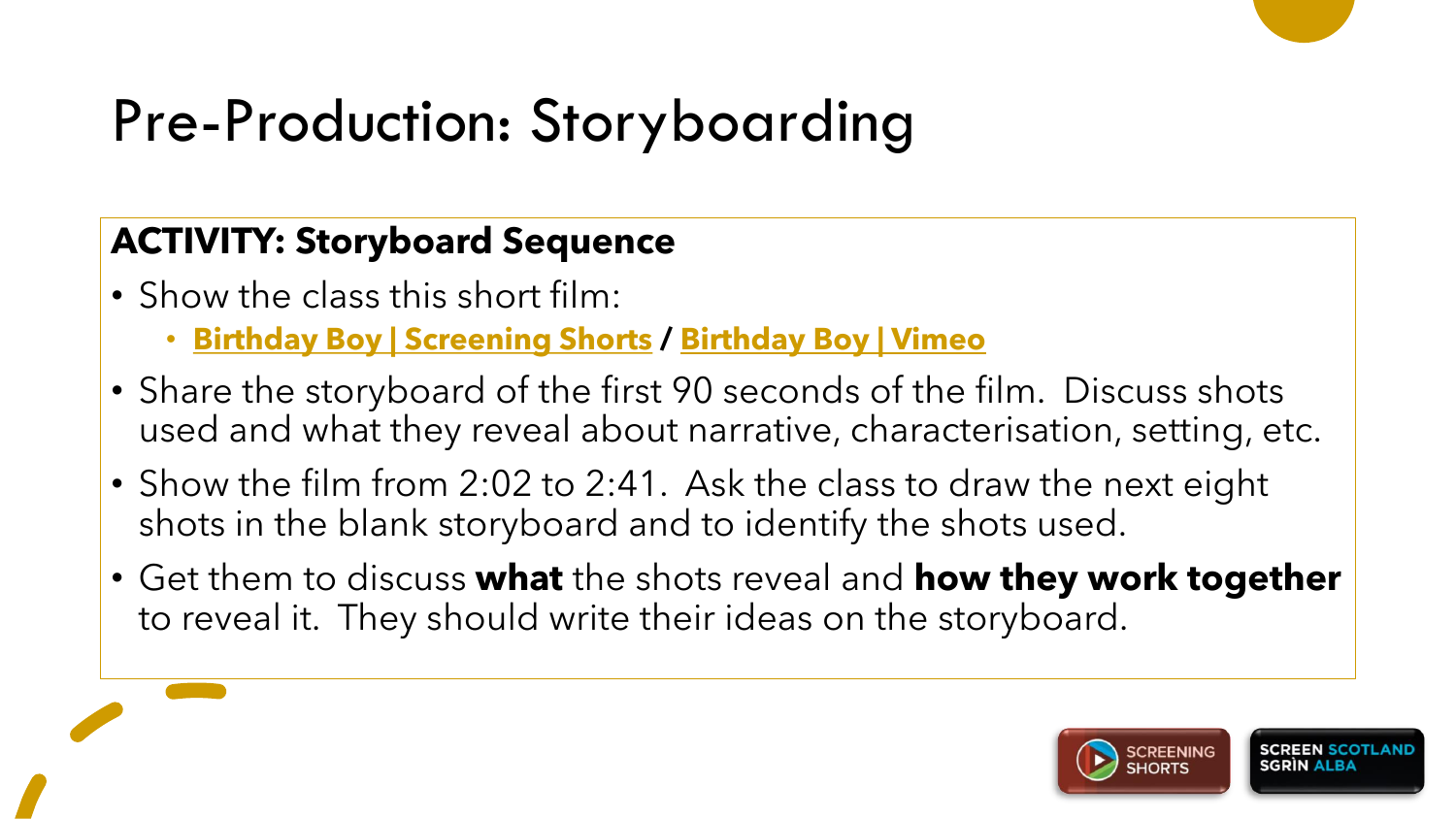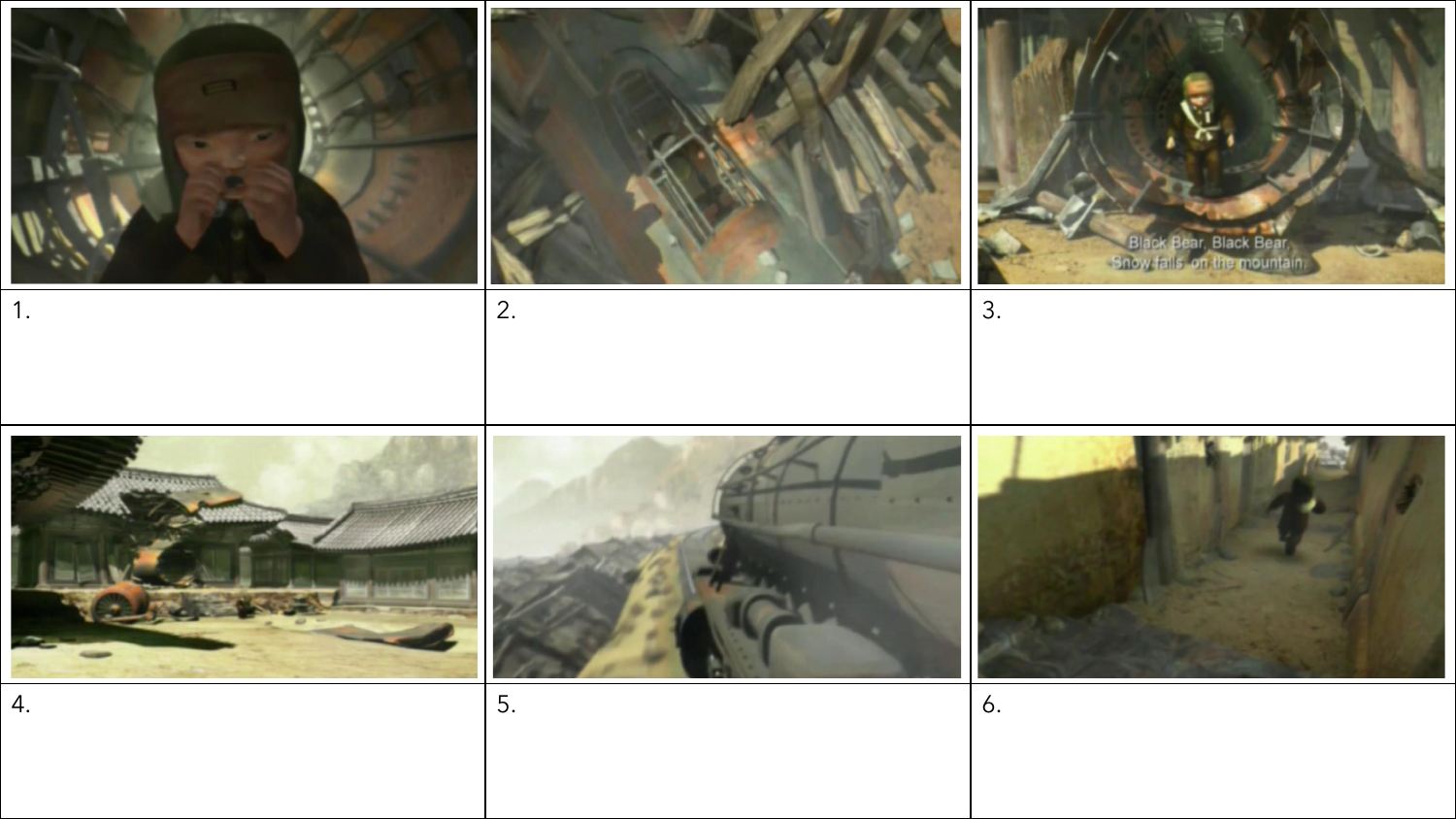| 11. | 7.  |  |
|-----|-----|--|
|     |     |  |
| 12. | 8.  |  |
| 13. | 9.  |  |
| 14. | 10. |  |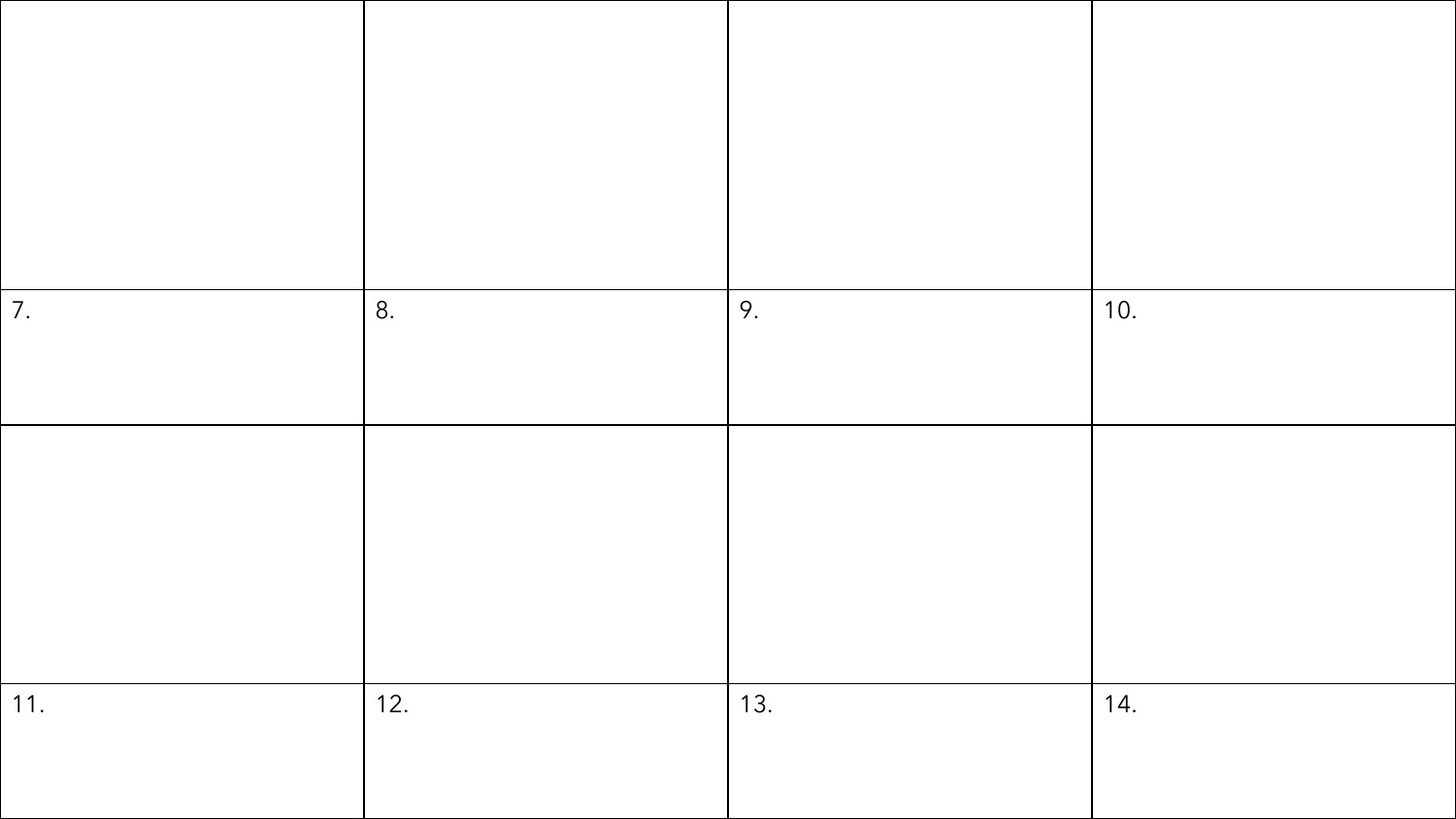| 7. Long shot<br>Establishes his location to<br>introduce this new sequence.               | 8. Mid shot<br>Creates interest - what is he<br>doing?                                                         | 9. Extreme long shot<br>We learn what he's looking for;<br>builds interest - what is he<br>looking for the train for? | 10. Mid shot<br>Continues his viewpoint as we<br>check the other direction. |
|-------------------------------------------------------------------------------------------|----------------------------------------------------------------------------------------------------------------|-----------------------------------------------------------------------------------------------------------------------|-----------------------------------------------------------------------------|
|                                                                                           |                                                                                                                |                                                                                                                       |                                                                             |
| 11. Close-up<br>Mimics intensity of his<br>listening; allows us to<br>experience his joy. | 12. Full shot<br>Allows us to clearly see what<br>he's doing; links to what he<br>found in the previous scene. | 13. Close-up<br>Mimics the intensity of his<br>concentration on what he's<br>doing.                                   | 14. Close-up<br>The train approaches - builds<br>tension in viewer.         |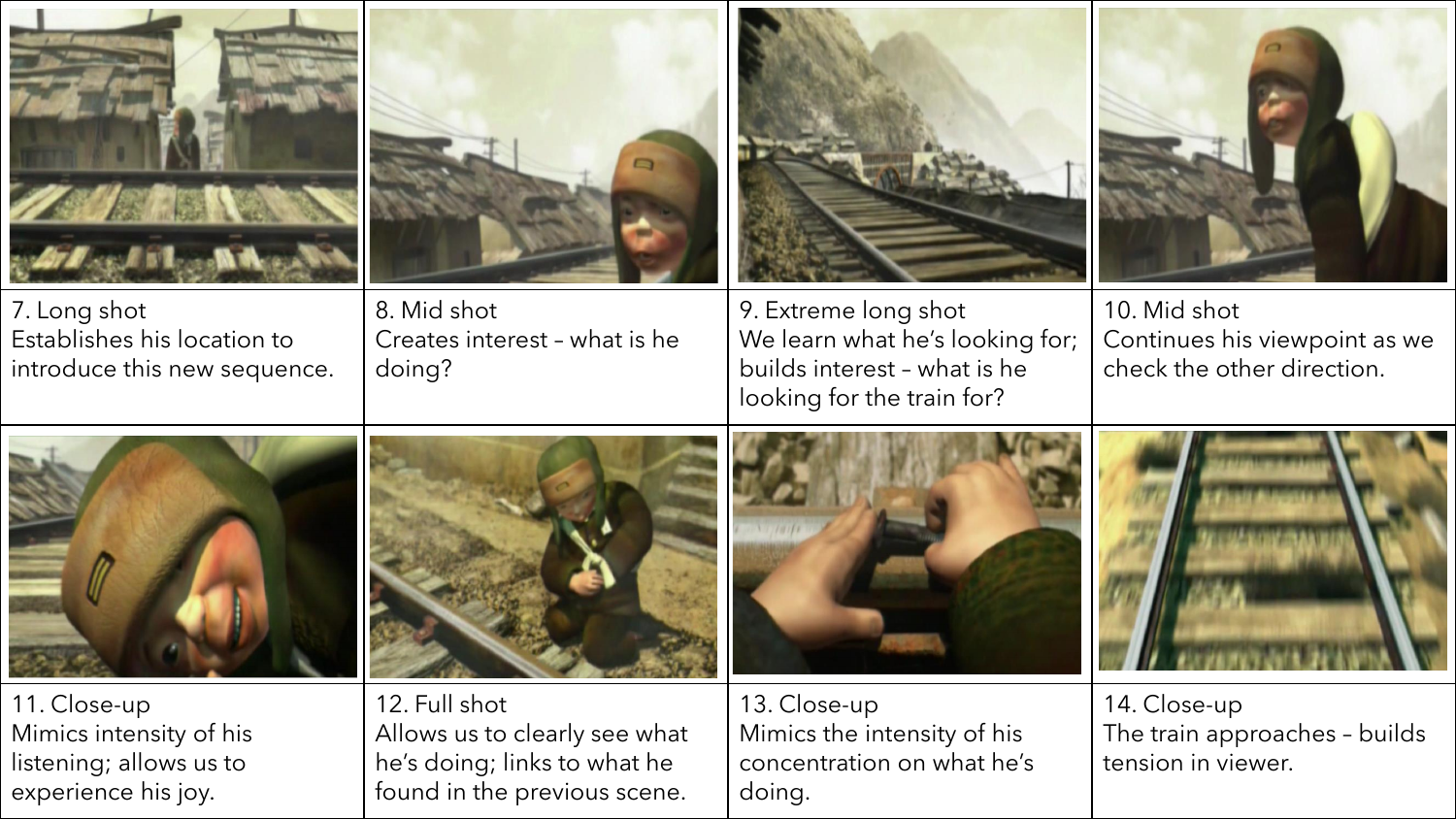## Pre-Production: Storyboarding

#### **ACTIVITY: Post-It Method**

- Show this clip from Pixar about the storyboarding process for 'A Bug's Life'.
	- **[A Bug's Life | "Storyboard Pitch" Documentary | Pixar –](https://www.youtube.com/watch?v=DlRWqK3gFAc) YouTube**
- Give pupils a large sheet of paper (A3 or bigger) and a batch of Post-Its.
- Pupils draw their shots on the Post-Its. This allows them to easily add, remove or re-order shots, encouraging reflection and revision.
- This also works perfectly for storyboarding as a group.

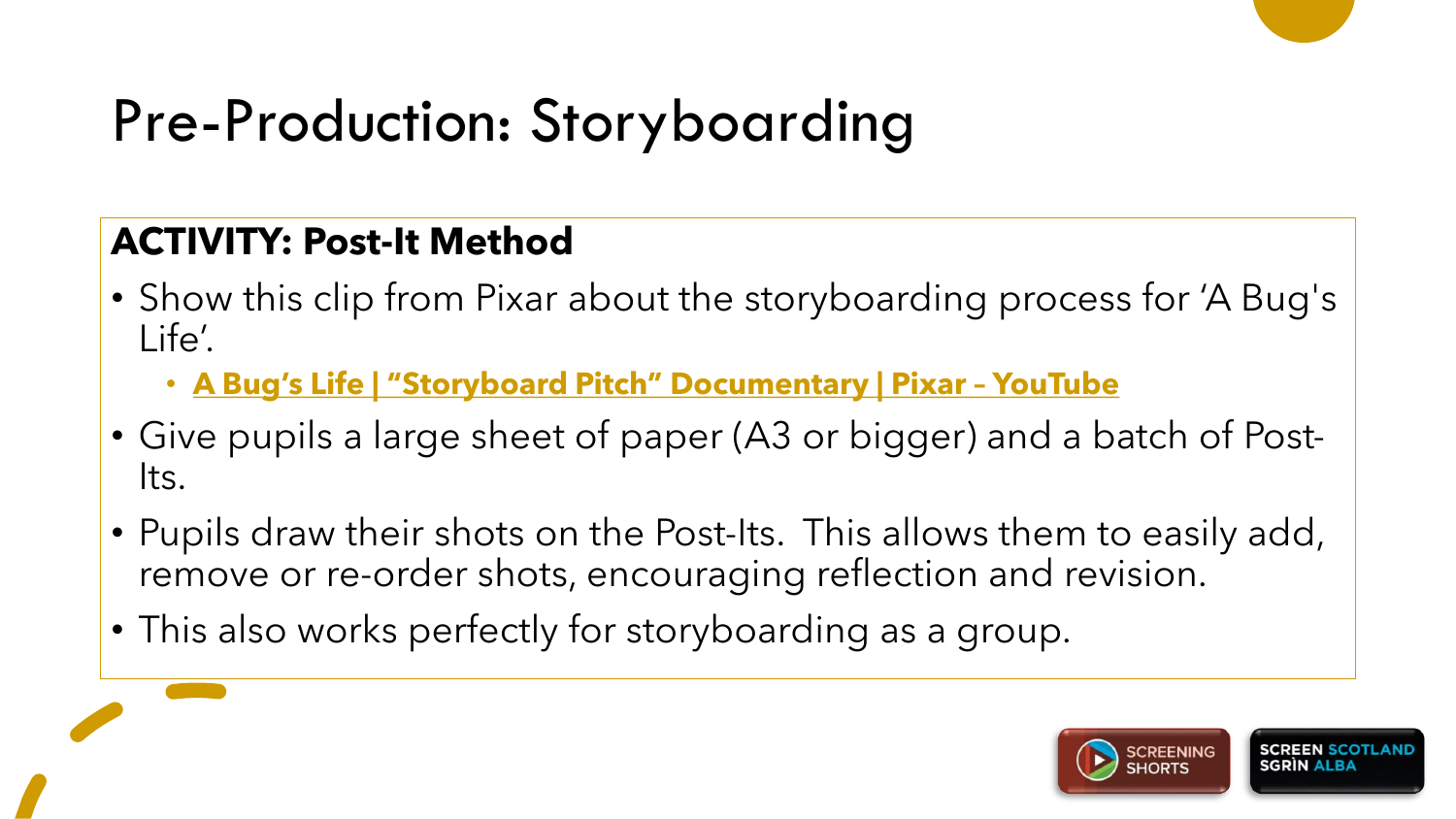

## Production: Camerawork

#### **ACTIVITY: Camera Operators**

- Give each group one of the sets of "screenplay excerpts" from the next slide.
- Ask them to imagine that they are camera operators who have been given excerpts from a screenplay by the director. Their job is to choose the best camera shot for each excerpt.
- Using what they have learned, they are going to stage and take a **still photograph** of what they think the best camera shot would be for each excerpt.
- Project them on the screen and ask them to explain their choice.

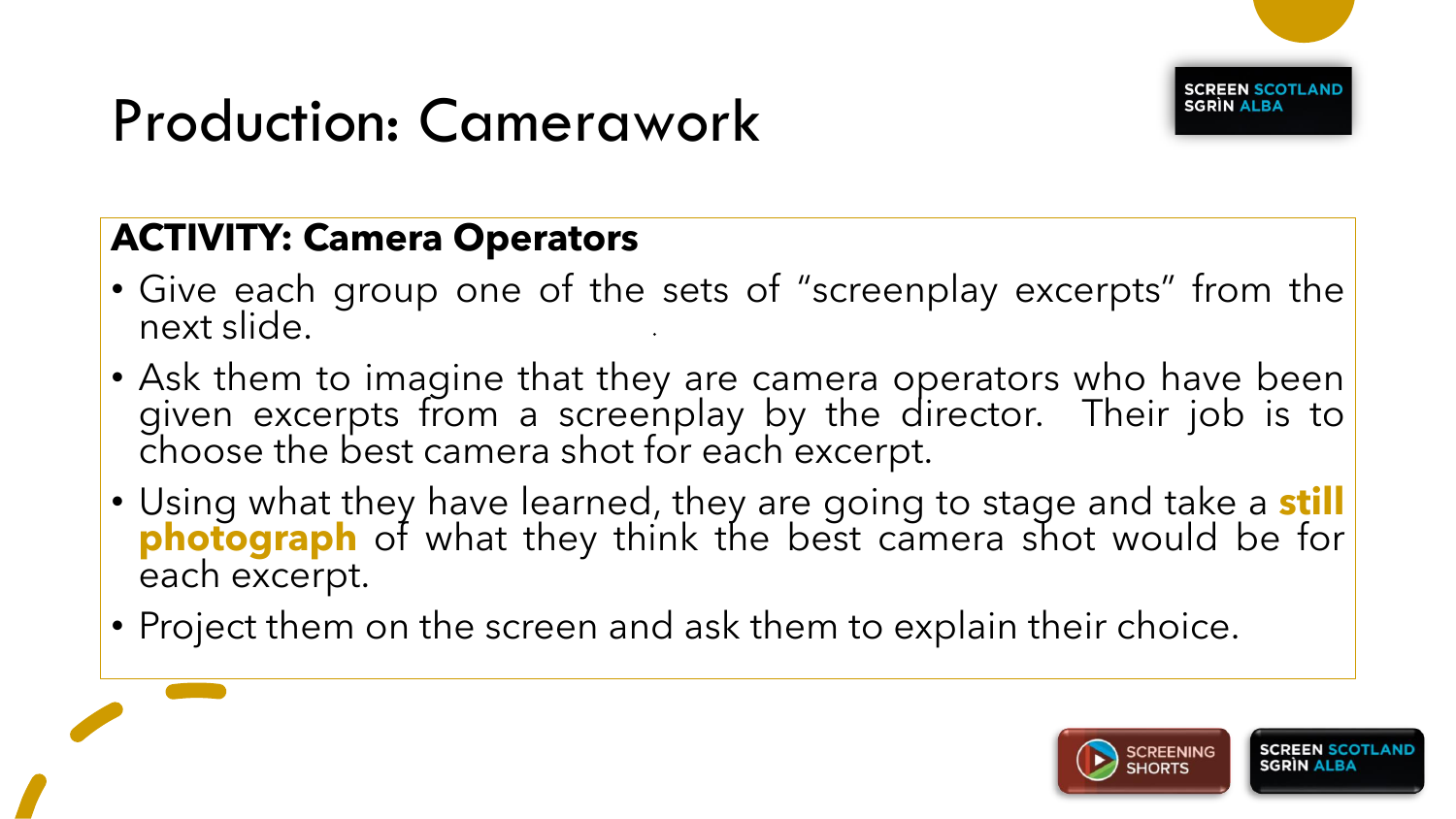| <b>SCREENPLAY EXCERPT ONE</b>                                                                                                                                                                                                                                                                       | <b>SCREENPLAY EXCERPT TWO</b>                                                                                                                                                                                                                                                                                                       |
|-----------------------------------------------------------------------------------------------------------------------------------------------------------------------------------------------------------------------------------------------------------------------------------------------------|-------------------------------------------------------------------------------------------------------------------------------------------------------------------------------------------------------------------------------------------------------------------------------------------------------------------------------------|
| 1) Junior looks up at Britches McGee, the biggest<br>bully in school, in terror.<br>2) She runs away as fast and far as she can.<br>3) We can see that all of the others have gone, and<br>only one bag remains.<br>4) As Carlos tells his story, he becomes more and<br>more excited and animated. | 1) Sheila is in the middle of an argument with<br>Bruce.<br>2) Bobby stares at his daughter, clearly angry, and<br>in the middle of telling her off.<br>3) Louis looks around and sees that he is all alone.<br>4) The banging sound comes again and Franklyn<br>stares around wildly, terrified.                                   |
| <b>SCREENPLAY EXCERPT THREE</b>                                                                                                                                                                                                                                                                     | <b>SCREENPLAY EXCERPT FOUR</b>                                                                                                                                                                                                                                                                                                      |
| 1) Joanie stares straight at him. It is an<br>uncomfortable moment.<br>2) Donnie is smartly dressed in shirt and tie and<br>polished shoes.<br>3) We can see in the distance two people having a<br>chat.<br>4) Ruthie's eyes narrow evilly.                                                        | 1) We suddenly realise we are seeing it through<br>Shuggle McSnort's drunken eyes.<br>2) Regina and Florence laugh together. It is a<br>moment of pure connection.<br>3) Dazzled, all Bruno can see right now is her<br>smile.<br>4) Beanie and Boris circle each other warily as the<br>others look on in thinly-disguised horror. |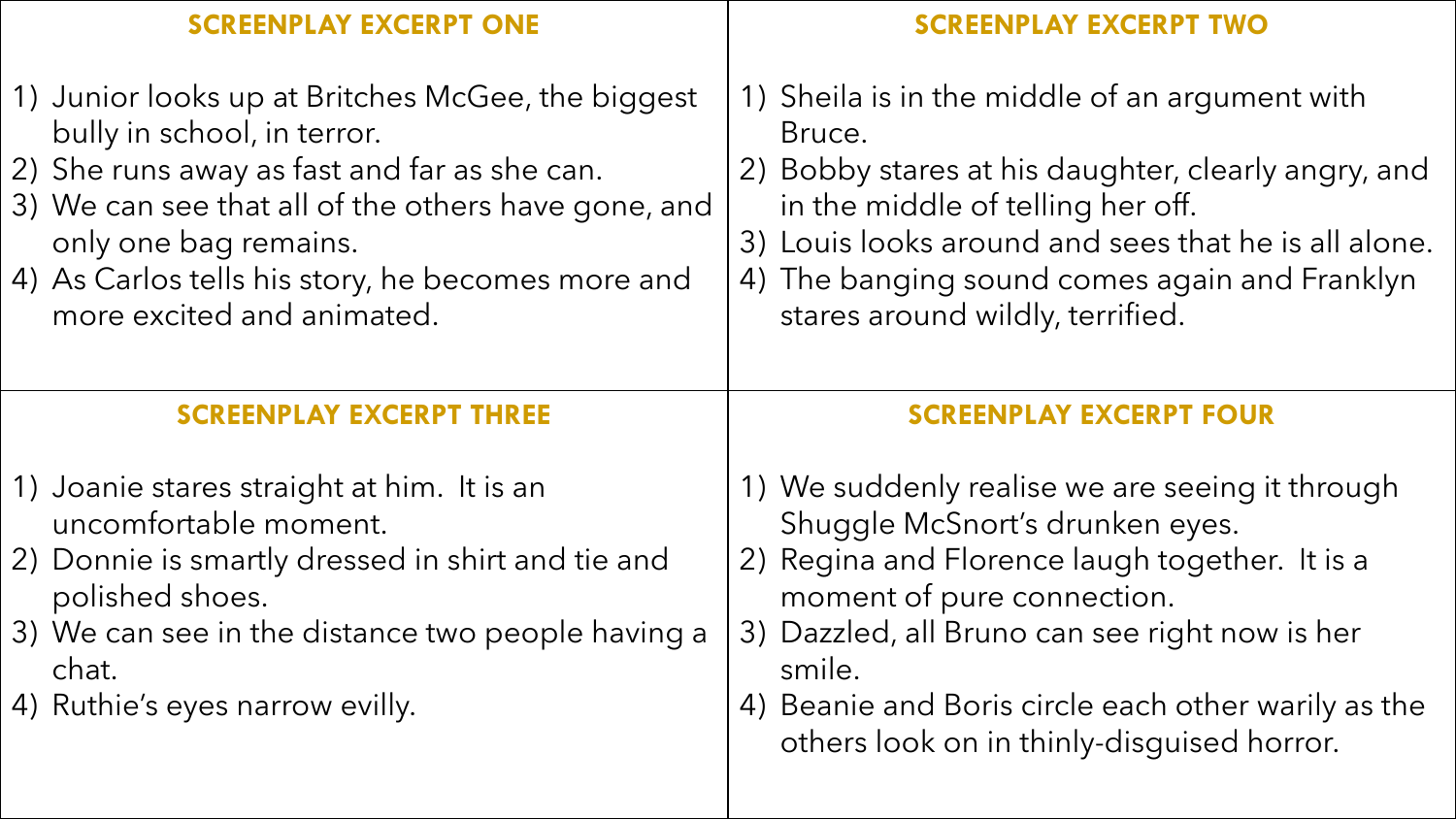

## Production: Camerawork

#### **ACTIVITY: Lumière Minutes**

- A lumière minute is a one-minute long film that finds beauty or interest in the everyday and "mundane".
- Get pupils to choose a location and subject then set up their camera in the ideal position.
- They need to choose exactly the right moment to start recording from one position without moving the camera at all. 60 seconds later, they stop the shot.
- You'll find more help here: **[Lumière Minutes \(cinematheque.fr\)](https://www.cinematheque.fr/cinema100ansdejeunesse/en/lumiere-minutes.html)**

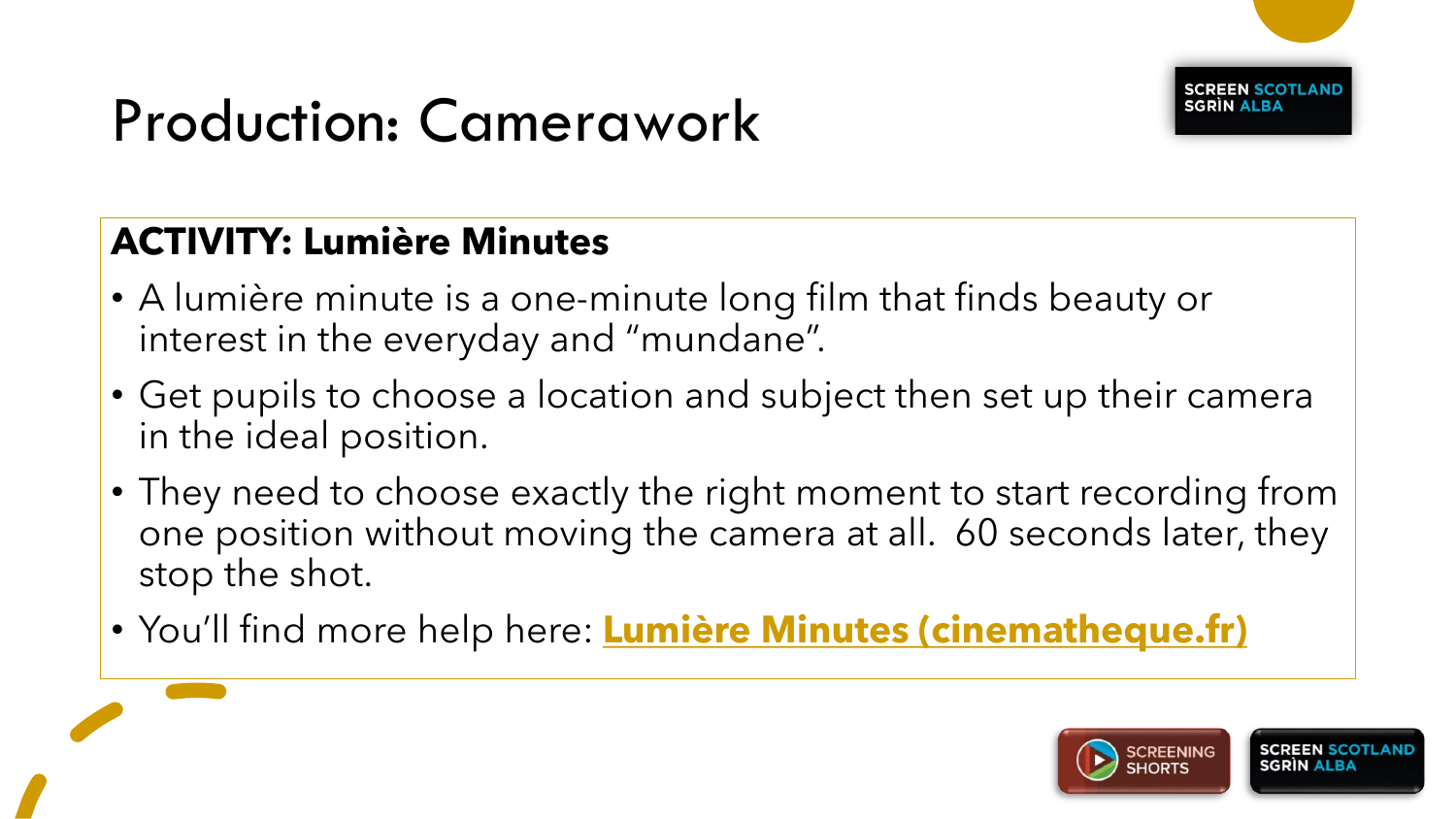## Production: Camerawork

#### **ACTIVITY: Six-Shot Film**

- Ask pupils to create a six-shot film that ties into one of these titles: • **The Discovery The Animal The Rebel The Box**
- Get them to complete a storyboard first.
- Make sure they use at least three interesting camera shots. You could do a lucky dip where they choose a camera shot at random.
- If a group is less confident, you could also instruct them on the exact camera shots they should use.
- *TIP: Hold on to the footage for when they need to practise editing!*

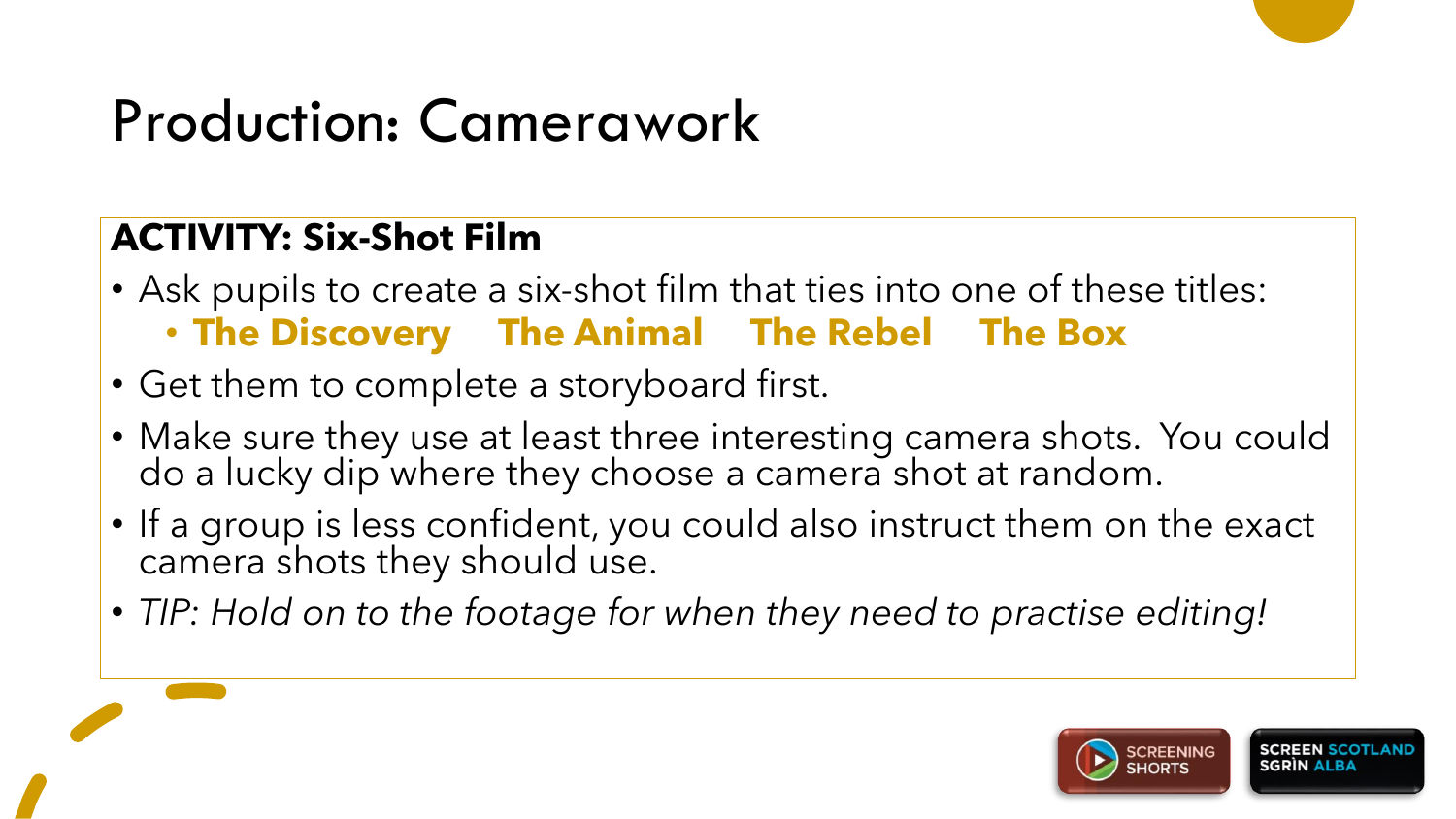## Pre-Production: Planning

- The planning stage is vital it makes pupils slow down and consider what they **need** in order to film thereby stopping them from running around everywhere on shooting day.
- It also encourages them to build their skills in teamwork, organisation and responsibility.
- The planning stage will be quite ad hoc relax and allow for managed chaos! Keep some extra tasks on hand for the efficient groups that organise themselves swiftly.
- Only allow **two** members of a group out at a time.

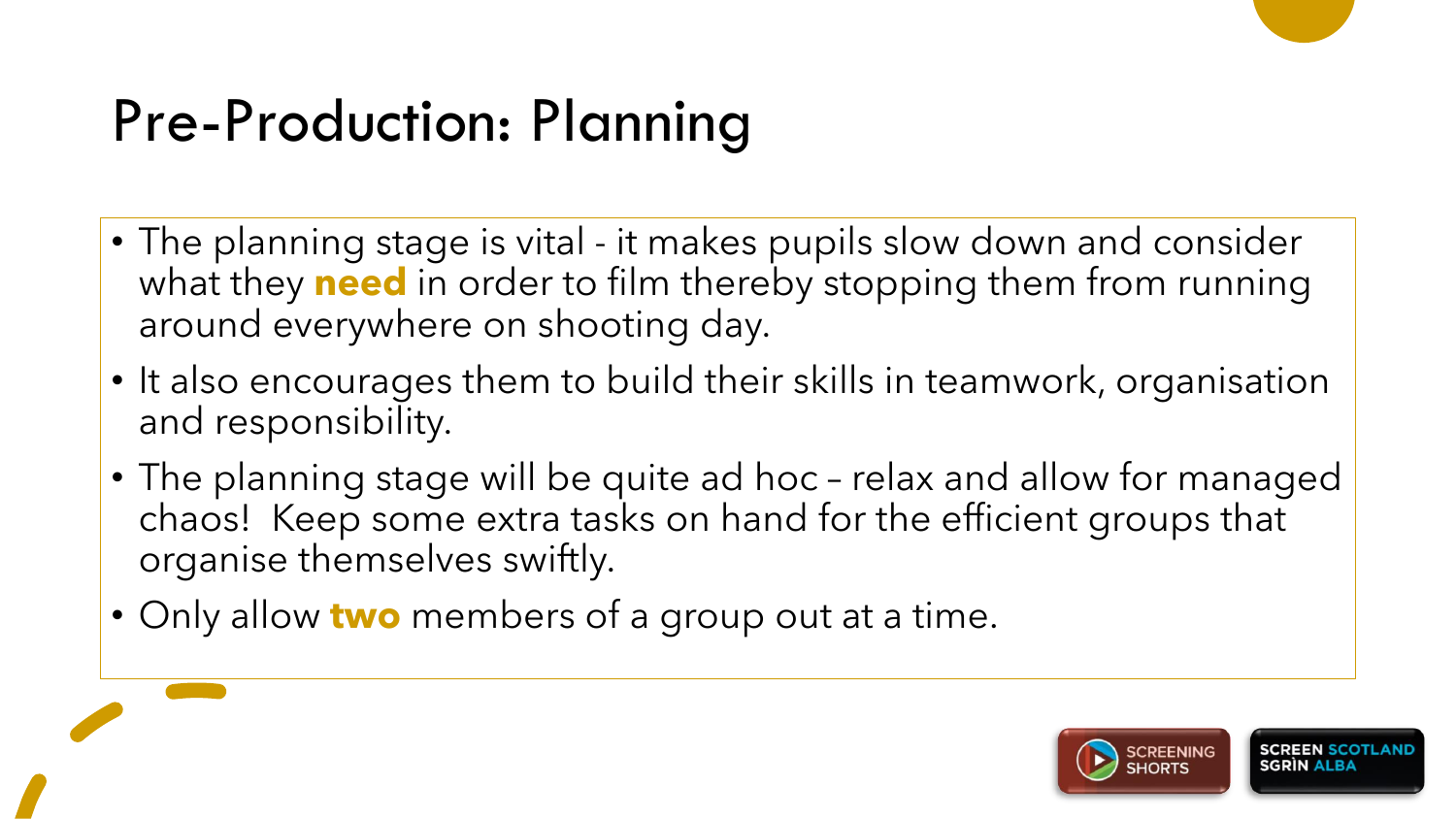## Pre-Production: Planning

- Pupils complete these four lists and have them checked before starting to film.
- **Equipment List:** Assign group members responsibility for handling/returning items of equipment. (Other members can use it during the shoot.)
- **Location List:** Note everywhere they will film and get signed permission from appropriate people (e.g. a science teacher who is letting them use the lab).
- **Costume and Prop List:** Assign costumes and props to group members for the day of the shoot. Encourage them to put reminders in their phones or diaries!
- **Shooting Script:** Assign each scene in the script/shot in the storyboard a number. List what will be needed for each one. (Handy if a pupil has a planned absence on a shooting day.)



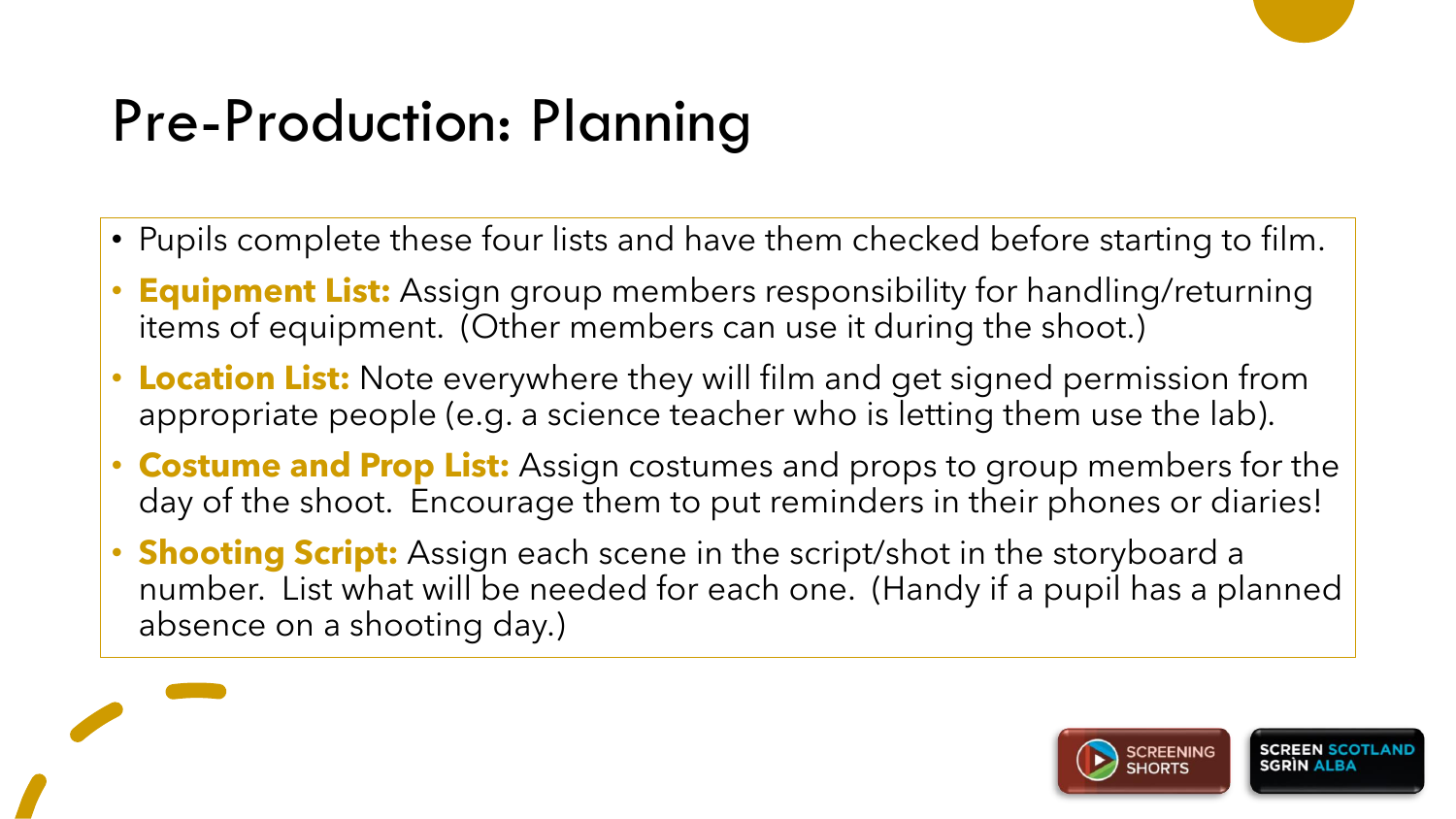### Equipment List

| <b>Equipment</b> | <b>Date</b>     | <b>Time</b>     | Responsibility<br>of | <b>Permission</b><br>obtained? | <b>Signature</b> |
|------------------|-----------------|-----------------|----------------------|--------------------------------|------------------|
| Camera           | Friday 24 March | $10.35 - 13.05$ | Samara Begum         | Yes                            | GE Robertson     |
|                  |                 |                 |                      |                                |                  |
|                  |                 |                 |                      |                                |                  |
|                  |                 |                 |                      |                                |                  |
|                  |                 |                 |                      |                                |                  |
|                  |                 |                 |                      |                                |                  |
|                  |                 |                 |                      |                                |                  |
|                  |                 |                 |                      |                                |                  |
|                  |                 |                 |                      |                                |                  |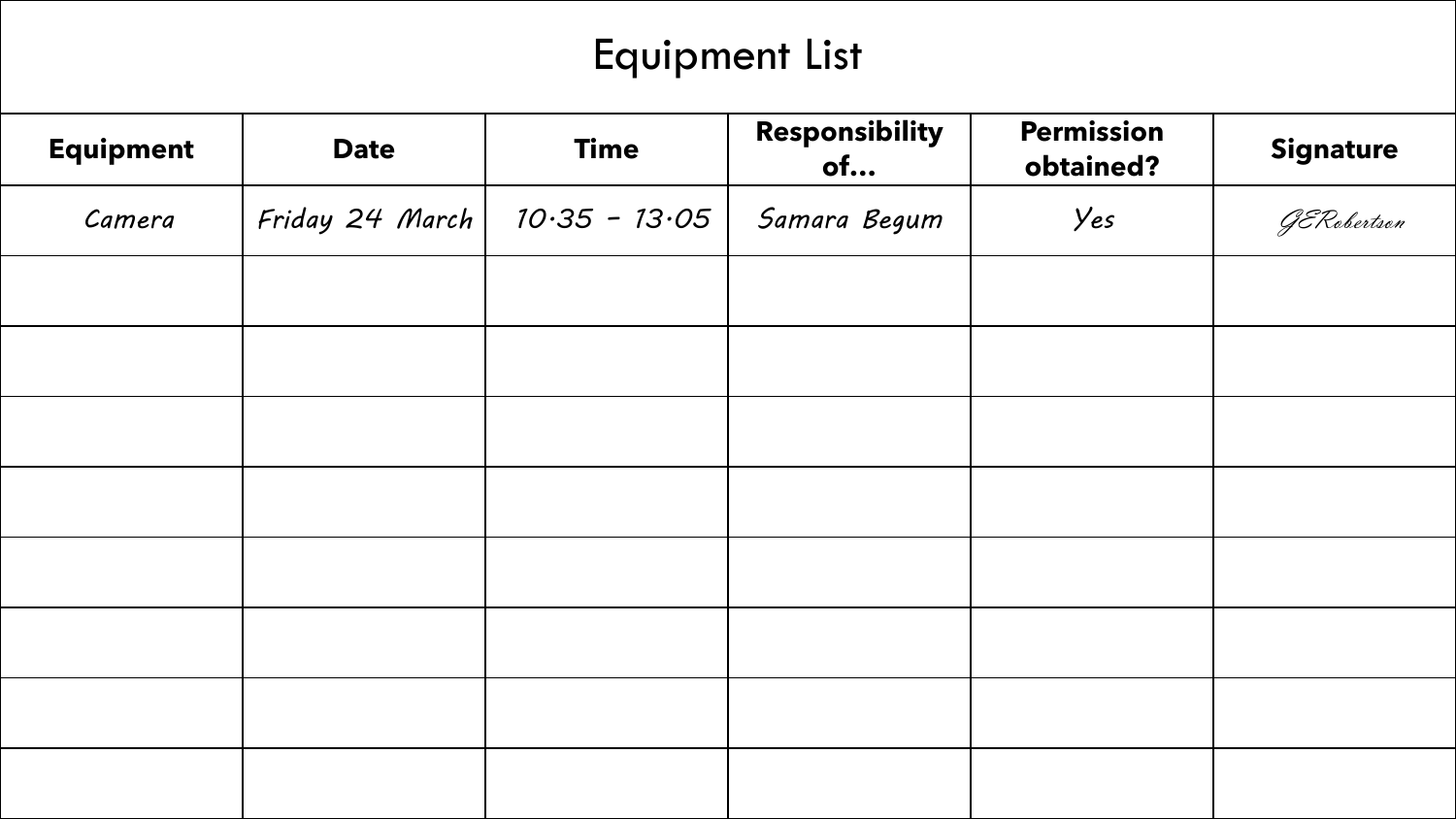#### Location List

| <b>Location</b>                 | <b>Date</b>        | <b>Time</b>     | <b>Shots</b> | <b>Permission</b><br>obtained? | <b>Signature</b> |
|---------------------------------|--------------------|-----------------|--------------|--------------------------------|------------------|
| Staff car park<br>beside school | Friday 24<br>March | $10.35 - 11.15$ | 1, 2, 3      | Yes                            | GERobertson      |
|                                 |                    |                 |              |                                |                  |
|                                 |                    |                 |              |                                |                  |
|                                 |                    |                 |              |                                |                  |
|                                 |                    |                 |              |                                |                  |
|                                 |                    |                 |              |                                |                  |
|                                 |                    |                 |              |                                |                  |
|                                 |                    |                 |              |                                |                  |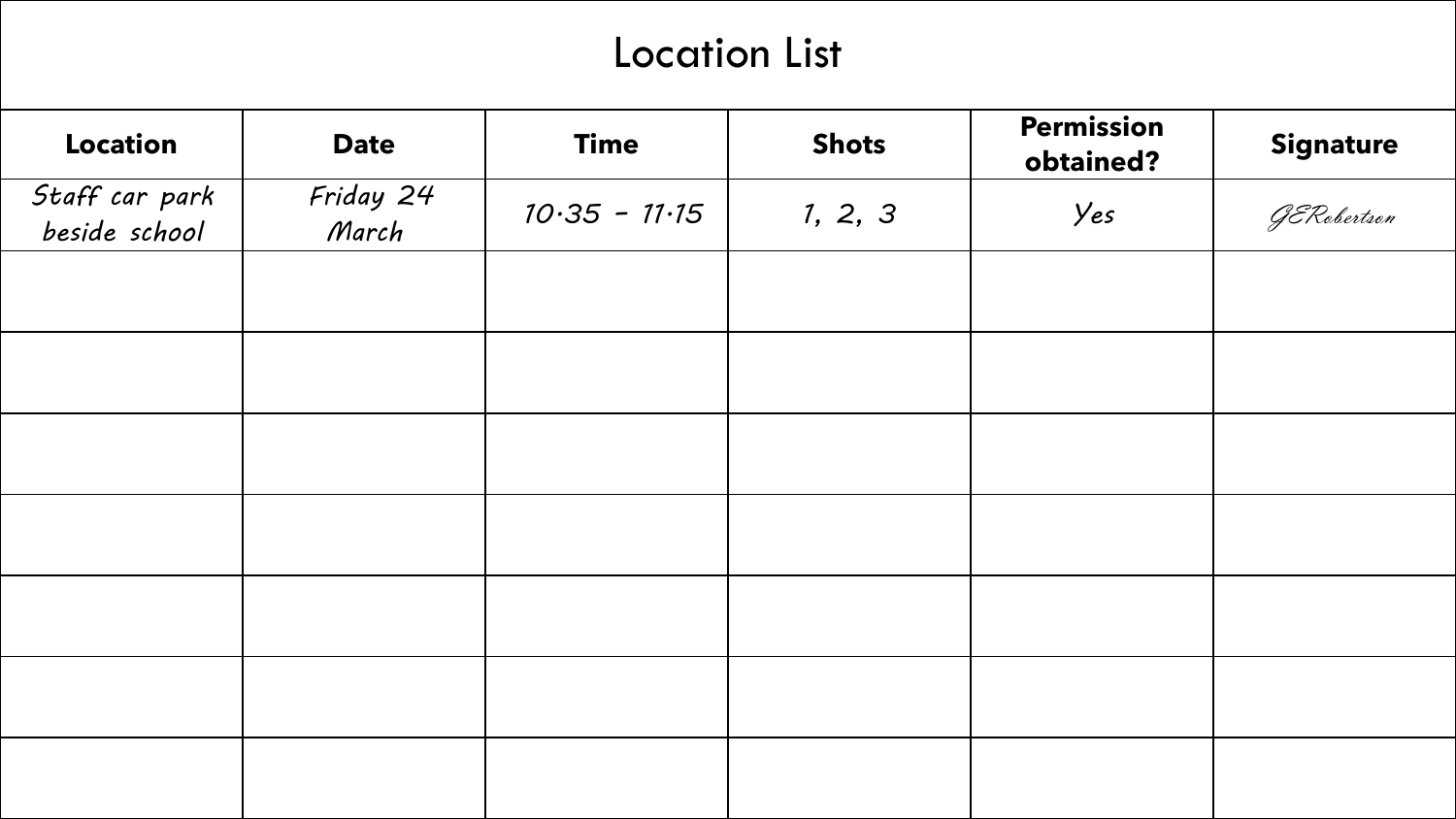#### Costume and Prop List

| <b>Costume/Prop</b>  | <b>Date</b>       | <b>Time</b>     | <b>Shots</b> | <b>Character</b> | Responsibility<br>of |
|----------------------|-------------------|-----------------|--------------|------------------|----------------------|
| Paper carrier<br>bag | Friday $24$ March | $10.35 - 13.05$ | 3, 5, 6, 7   | Man on bench     | Daisy Beeson         |
|                      |                   |                 |              |                  |                      |
|                      |                   |                 |              |                  |                      |
|                      |                   |                 |              |                  |                      |
|                      |                   |                 |              |                  |                      |
|                      |                   |                 |              |                  |                      |
|                      |                   |                 |              |                  |                      |
|                      |                   |                 |              |                  |                      |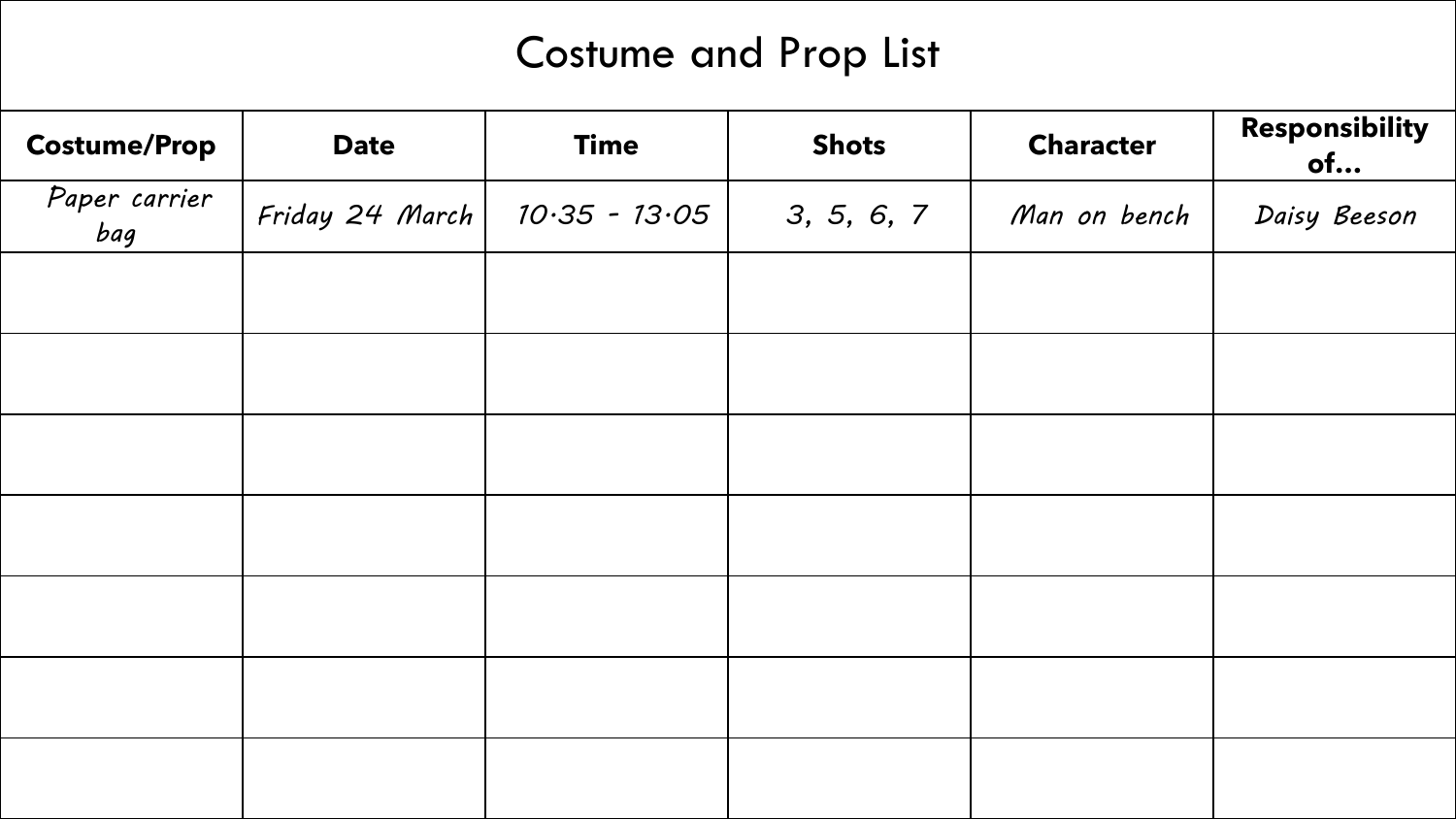### Shooting Script for \_\_\_\_\_\_\_\_\_\_\_\_\_\_\_\_\_\_\_\_\_\_\_\_\_\_\_\_\_\_\_\_\_

| <b>Shot</b><br>No.         | <b>Shot Description</b>           | <b>Location</b>                       | <b>Date/Time</b>                 | <b>Cast/Crew</b>                            | <b>Costume/Prop</b> | <b>Equipment</b>          |
|----------------------------|-----------------------------------|---------------------------------------|----------------------------------|---------------------------------------------|---------------------|---------------------------|
| $\boldsymbol{\mathcal{I}}$ | Tracking shot of<br>Aiden running | Staff car<br>park beside<br>side door | $10.35$ am<br>Friday 24<br>March | Aiden Little<br>John Okpaje<br>Daisy Beeson | Hoodie              | Camera<br>Tripod<br>Dolly |
|                            |                                   |                                       |                                  |                                             |                     |                           |
|                            |                                   |                                       |                                  |                                             |                     |                           |
|                            |                                   |                                       |                                  |                                             |                     |                           |
|                            |                                   |                                       |                                  |                                             |                     |                           |
|                            |                                   |                                       |                                  |                                             |                     |                           |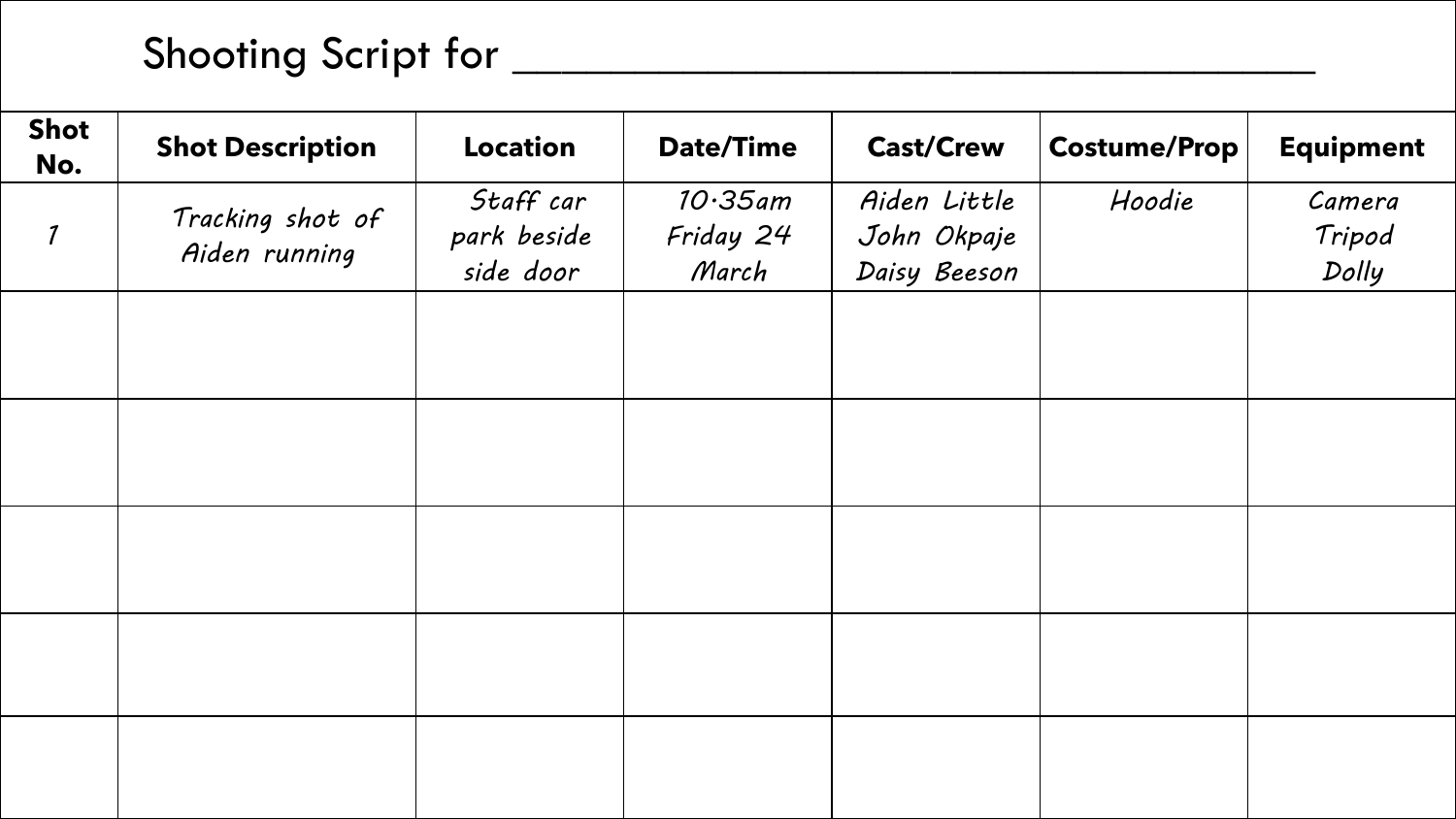### **SCREEN SCOTLAND<br>SGRÌN ALBA**

PRODUCTION-

DIRECTOR-

CAMERA-



TAKE

SCENE

## Production.

### General Tips While They're Filming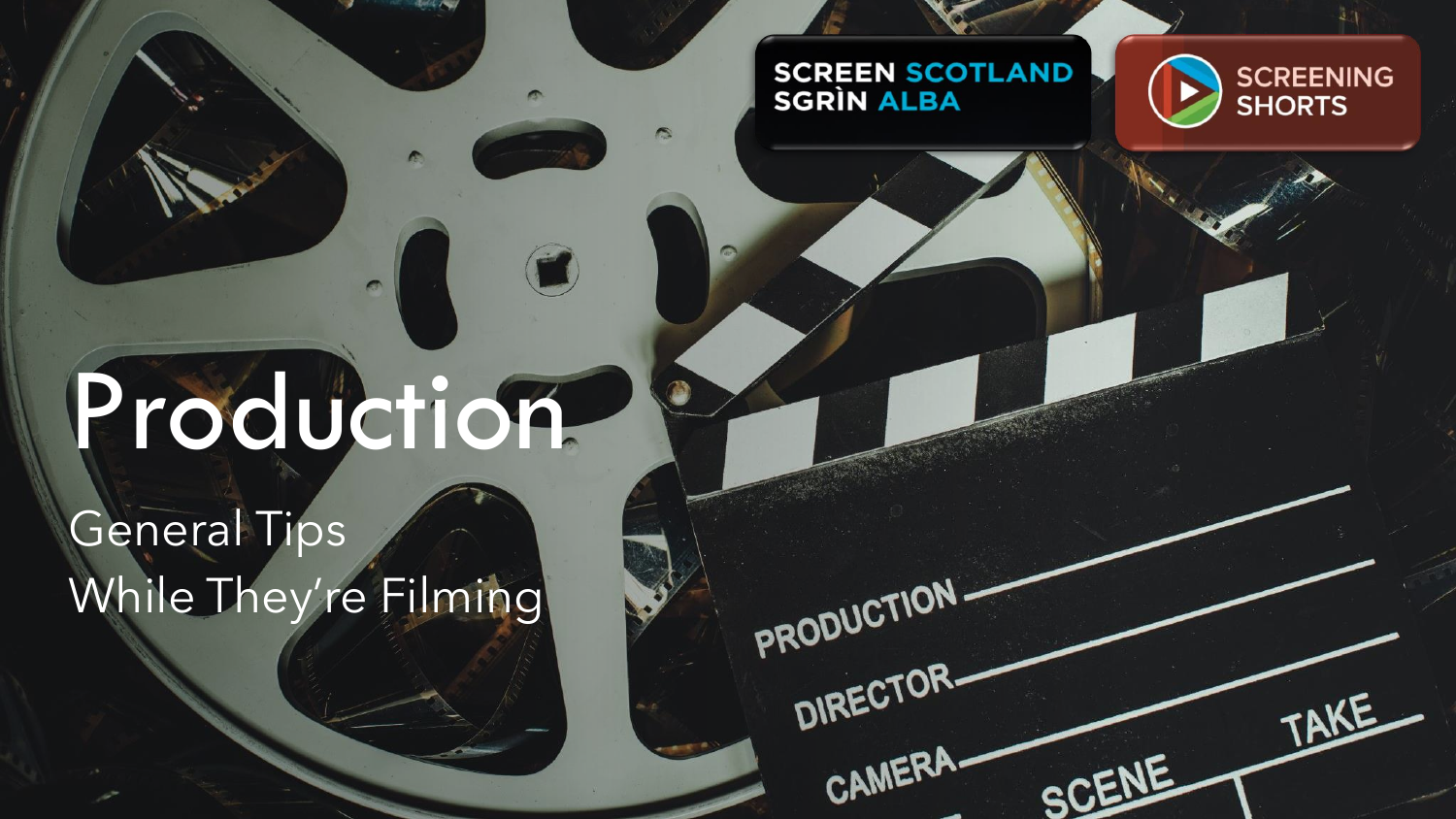## Production: General Tips

- **Shoot to edit**. Pupils should shoot as much as they want, trying things different ways, knowing that they can remove what they don't like during the editing stage.
- **No time to edit?** Get pupils to shoot footage strictly in order and to simply pause the recording between shots so it naturally flows together.
- **Finished?** If a group returns early saying they are finished, check their footage for gaps/problems. Send them away for any remaining time to film B-roll footage (scenery, reaction shots, etc.) or reshoot shots they think could be improved.

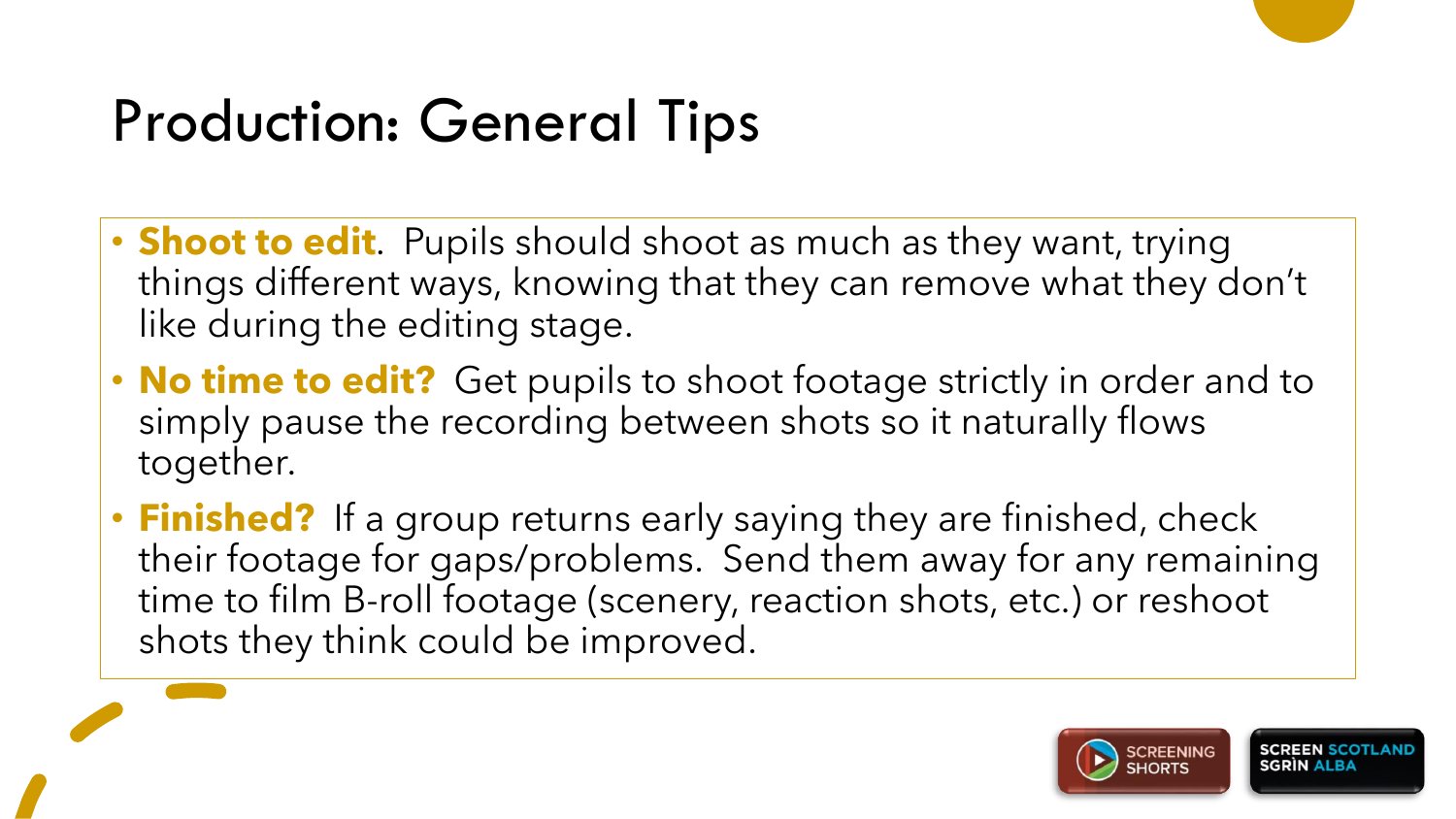## Production: While They're Filming

- **Trust** is key. You'll have spotted those who have not worked responsibly during pre-production. If you don't trust them, don't send them away.
- **Stay** in the classroom most of the time so they know where to find you in event of any issues.
- **Check** on groups every 15/20 mins. Place a sign on the door when you do leave the room stating you will return soon.
- Use their **location list** to know where they are filming. Tell groups that they must send someone to update you on each change in location. Impress on them the health and safety implications of this.

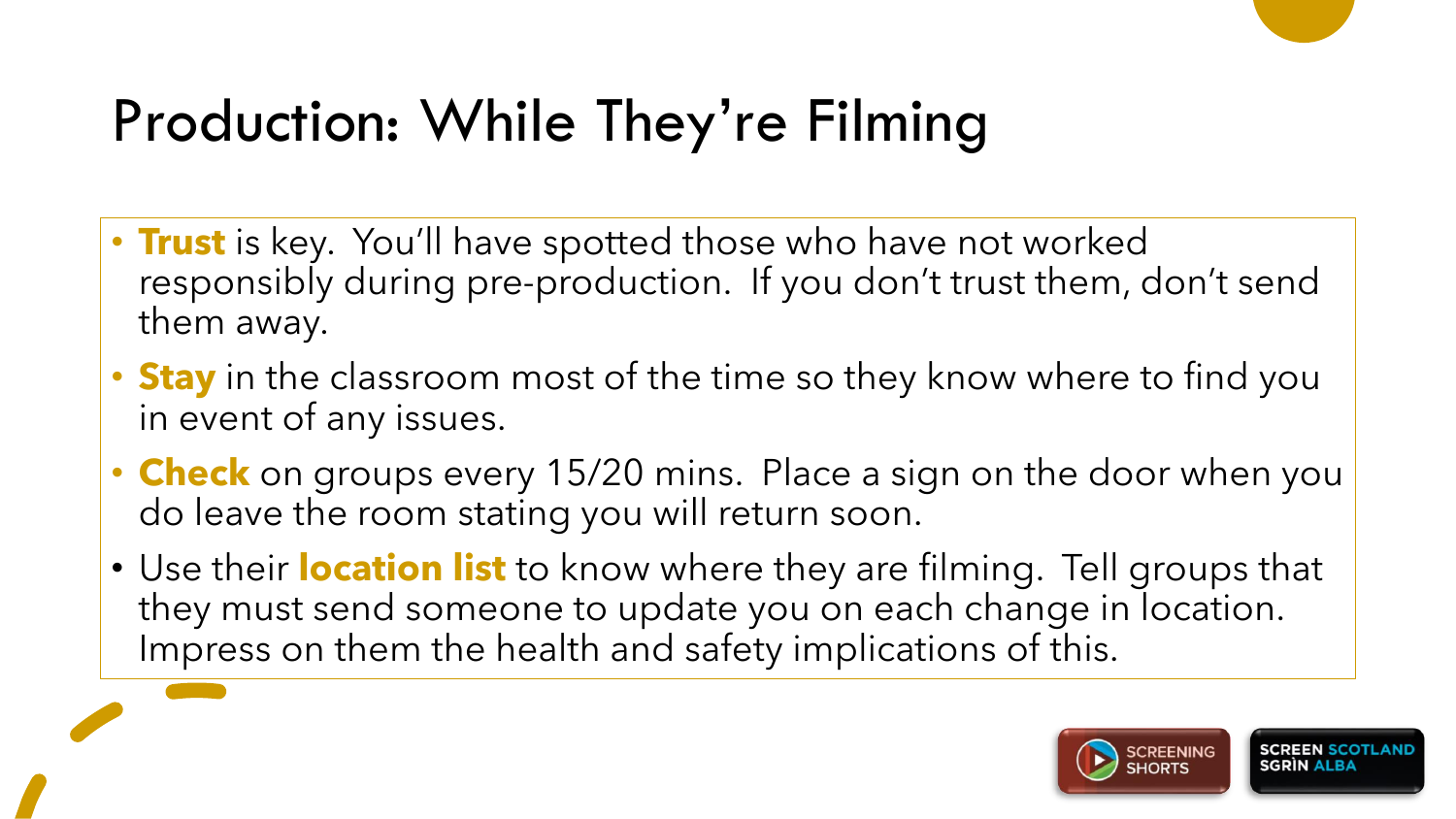### **SCREEN SCOTLAND<br>SGRÌN ALBA**

DIRECTOR-

CAMERA-



TAKE

SCENE

# Postproduction.

 $\overline{\phantom{a}}$ 

Editing Screening: Première and Awards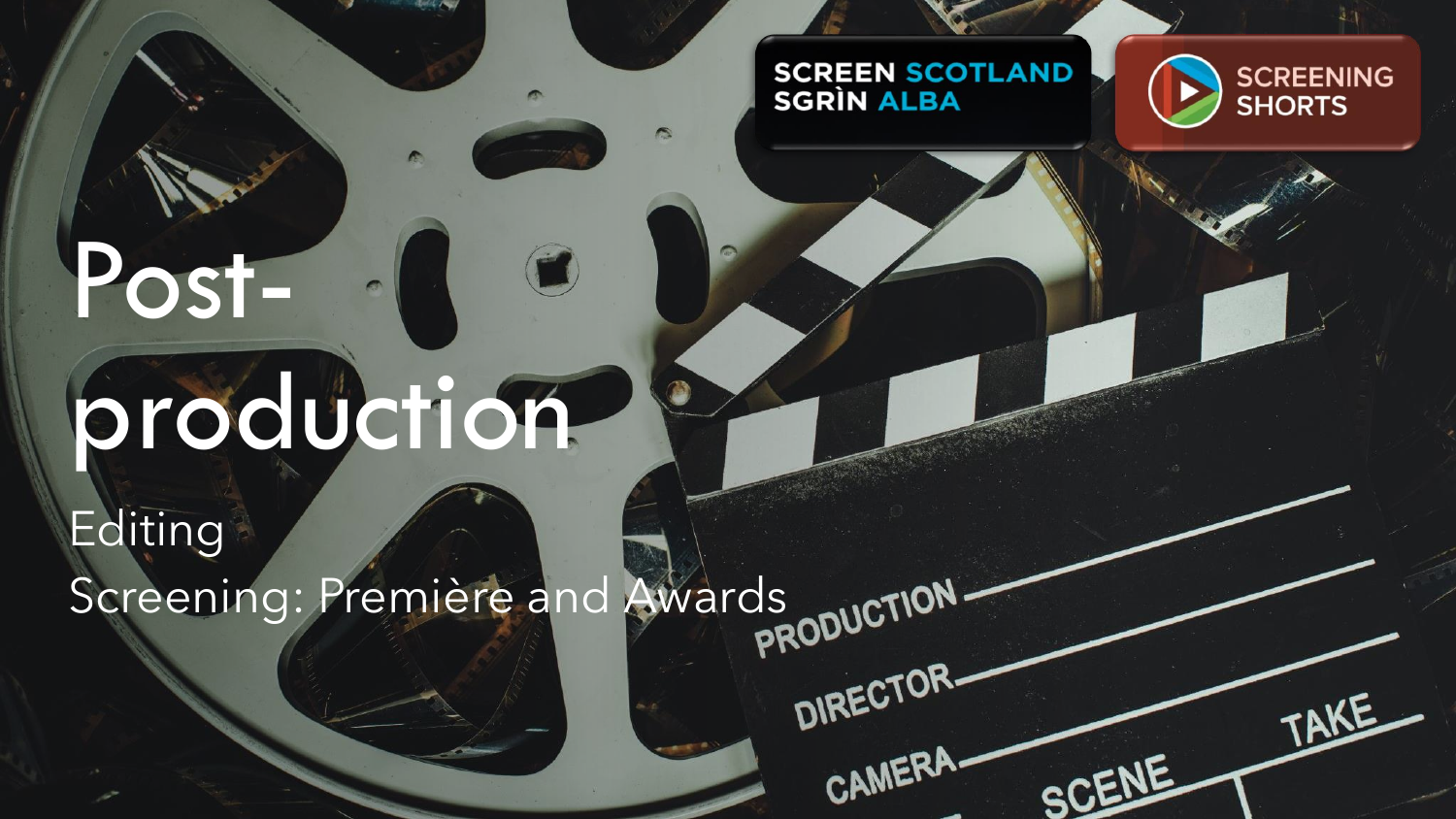## Post-Production: Editing

- Editing is the most **exciting** part of the filmmaking process, watching raw footage work together with sound and visual effects to create a complete film.
- However, since only **one** person can operate the editing equipment at once, it is very hard to do in a classroom/group situation.
- One solution is to **assign each pupil** a scene to edit or 15 minutes of editing time with other activities for the class to do while waiting.
- **No bloopers** in the film! They spoil the professional finish and chances are only the group members will find them funny. If they have time they can edit themselves a separate blooper reel.

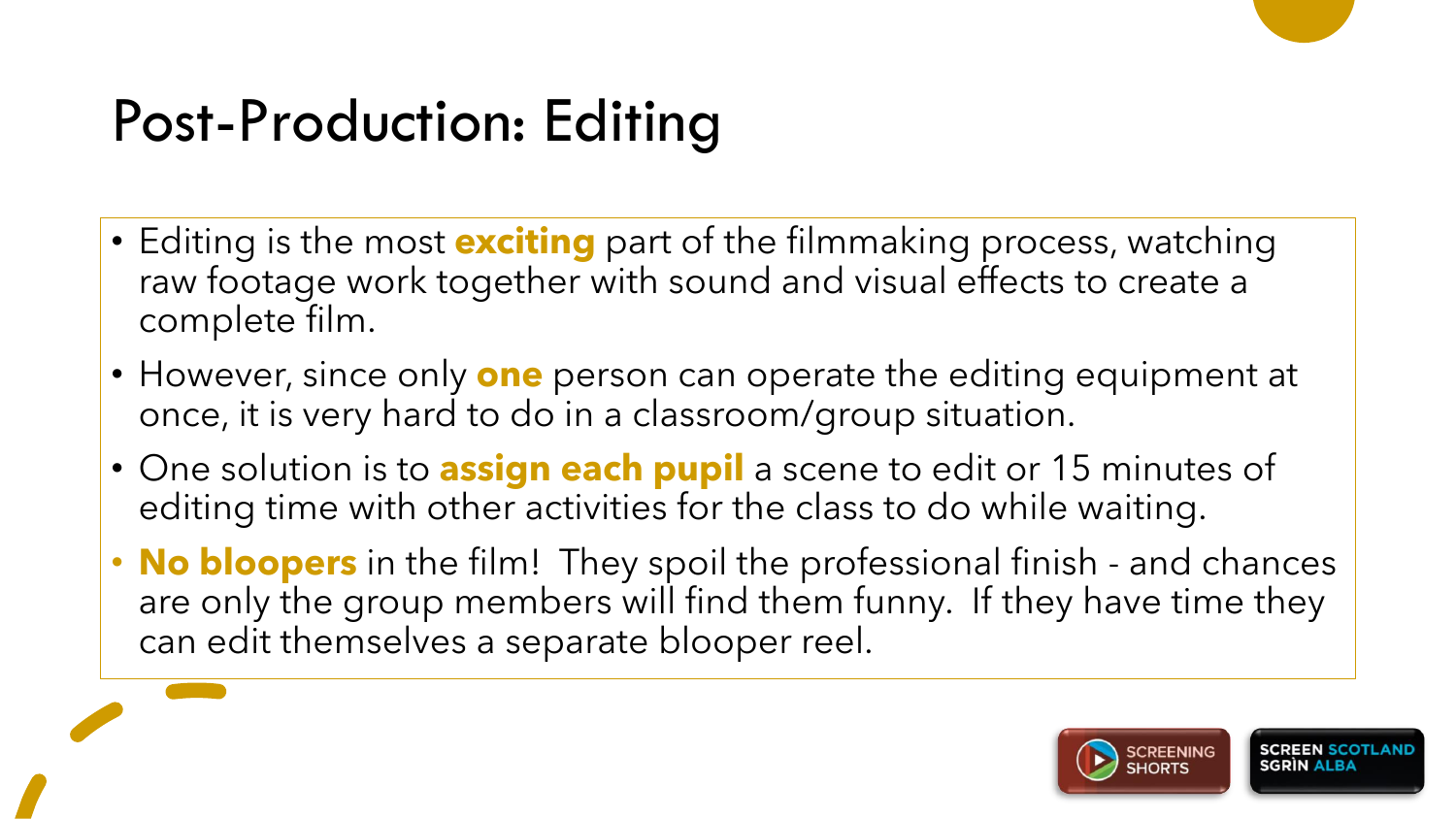## Post-Production: Editing

#### **ACTIVITY: Found Footage**

- Get pupils to download film footage from an existing film or archive footage.
- They can edit it together in a new form (e.g. a trailer, or a tonally different version - [like this horror version of 'Mary Poppins':](https://www.youtube.com/watch?v=2T5_0AGdFic) **Scary 'Mary Poppins': Recut Trailer**
- You can find downloadable short films on **[Screening Shorts](https://screeningshorts.org.uk/)**.
- [You can find archive footage on:](https://www.bfi.org.uk/bfi-national-archive) **[Scotland on Screen](https://scotlandonscreen.org.uk/)**; **BFI National Archive**; **[BBC Archive](https://www.bbc.co.uk/archive/)**; **[British Pathé](https://www.britishpathe.com/)**.

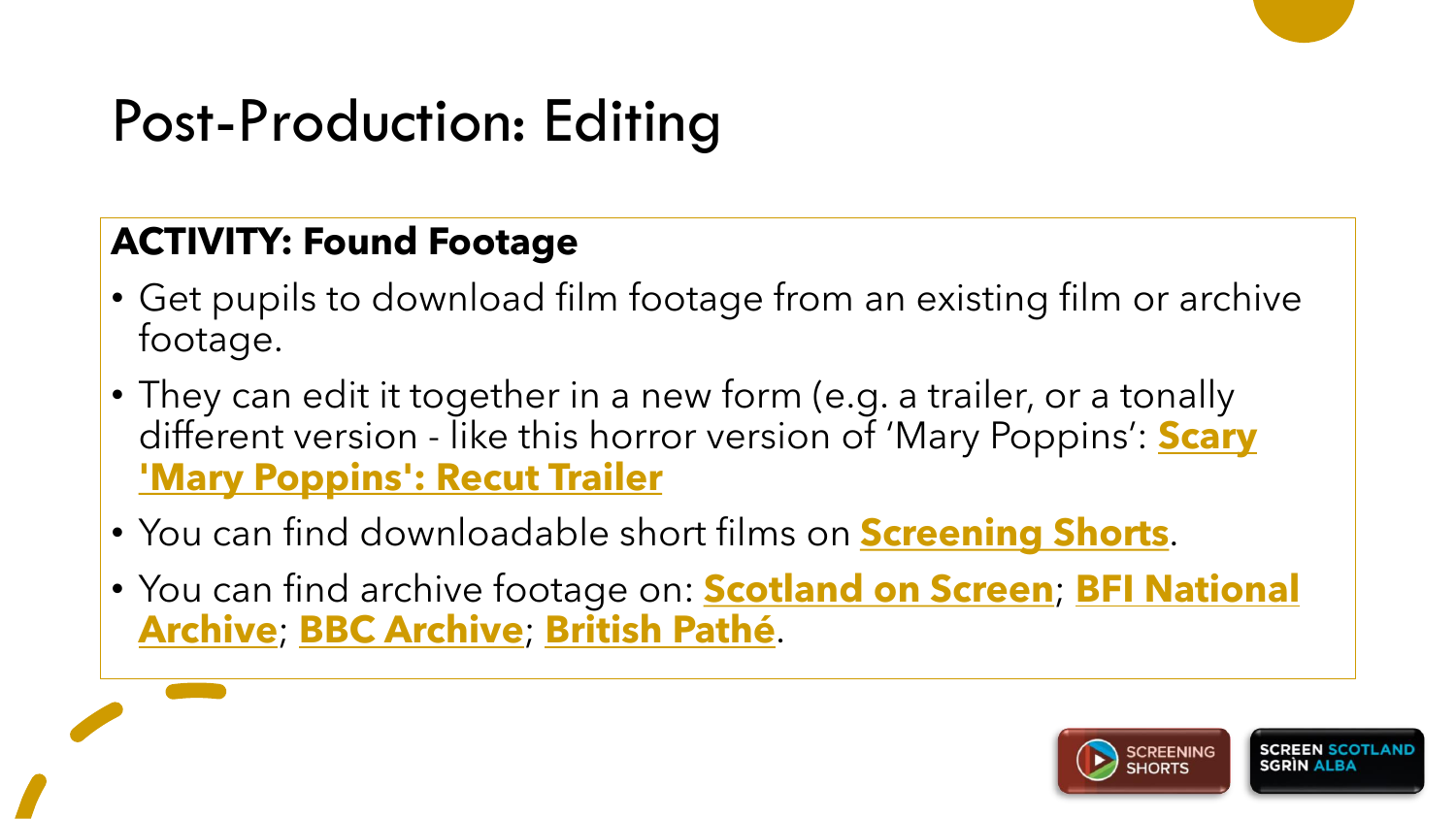## Post-Production: Editing

#### **Useful Resources**

- Multi-jack **headphone adaptors** mean everyone in the group can clearly hear their footage at the same time.
- A list of film educator-recommended editing software can be found here: **[Filmmaking Resources | Screening Shorts](https://screeningshorts.org.uk/sites/default/files/worksheets/Screening%20Shorts%20Filmmaking%20Resources.pdf)**
- Introduction to Basic Editing: Using iMovie. This PowerPoint Can be found in the Files of **[Screen Scotland: Film Education Team | Microsoft](https://teams.microsoft.com/l/team/19%3a54f54d329ff94b04b8b97a4d66975e5c%40thread.tacv2/conversations?groupId=f25ccdfb-bfaa-4106-a7f2-12a4172c02ee&tenantId=ccd32ca3-16ce-428f-9541-372d6b051929) Teams**
- Your **pupils**! Many of them will be very confident with the technology; don't be afraid of asking for their advice.

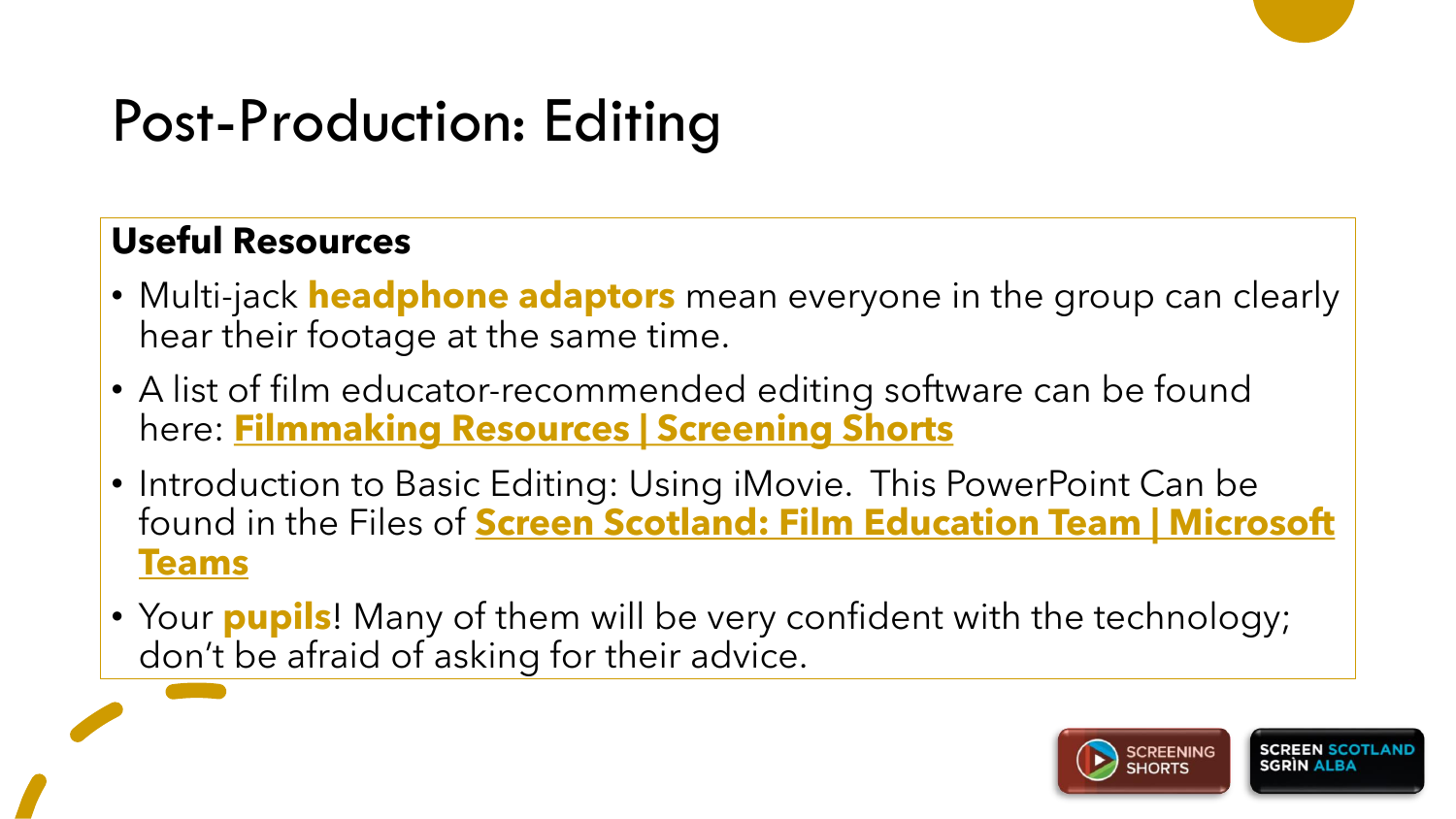## Screening: Première and Awards

- Make a **big deal** of it they'll be so proud of their work!
- Create the most **cinema-like experience** that you can: black out the windows, ask neighbouring classes for quiet, set up rows of seating – let them have popcorn!)
- Invite **special guests** to the screening.
- Give **awards** for acting, sound, editing, directing, etc. but also for teamwork, innovation, imagination…
- Hand out **peer evaluation sheets**, especially if you want the work to be used as a piece of assessment.

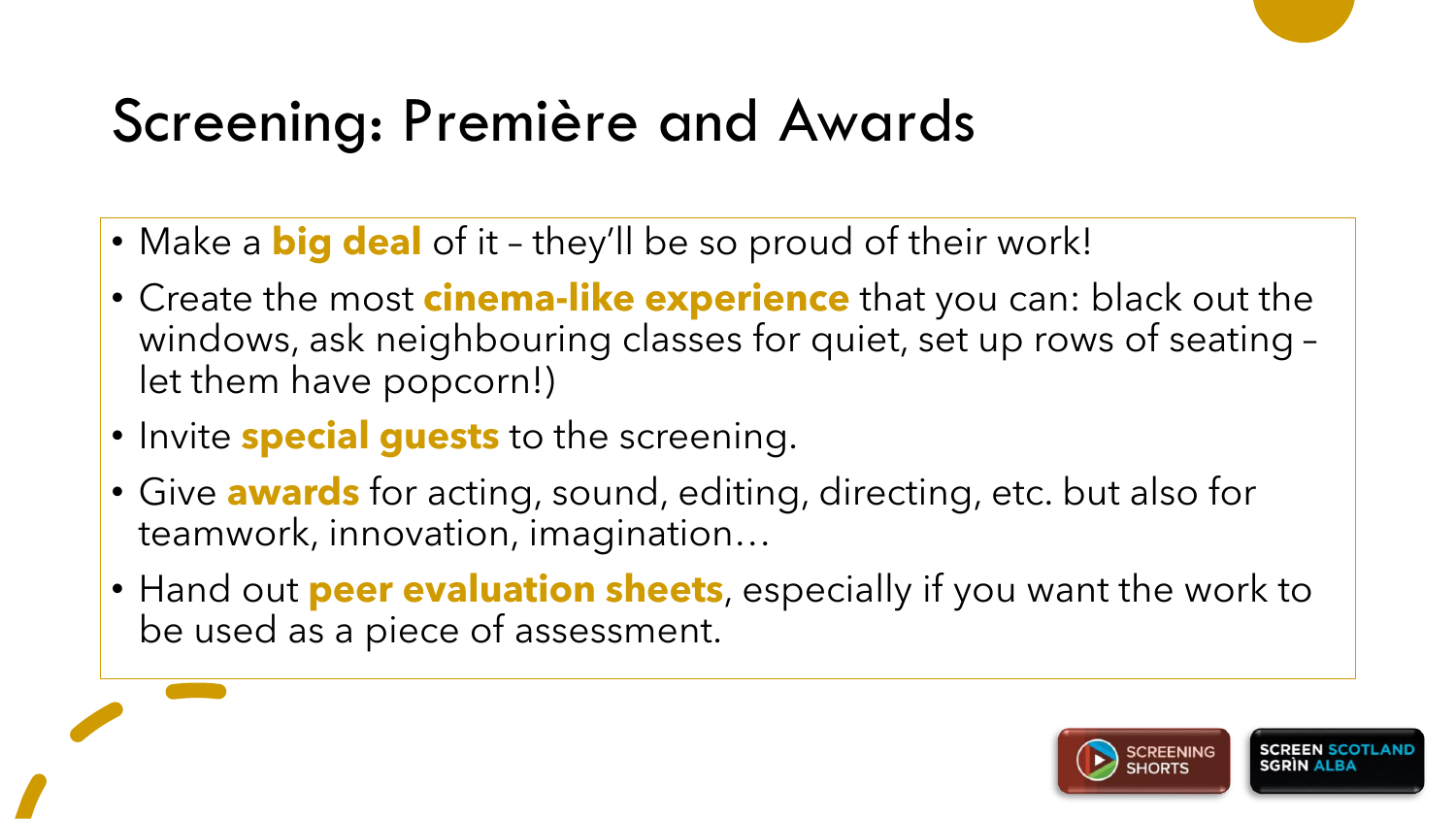| <b>Group Name:</b>        |                   |  | <b>Film Title:</b>                  |  |  |
|---------------------------|-------------------|--|-------------------------------------|--|--|
| Rate the film's           | Mark out<br>of 10 |  | Explain your reasons for your mark. |  |  |
| mise-en-<br>scène/design  |                   |  |                                     |  |  |
| camerawork<br>and editing |                   |  |                                     |  |  |
| sound                     |                   |  |                                     |  |  |
| overall<br>creativity     |                   |  |                                     |  |  |

**What other comments do you have about the film?**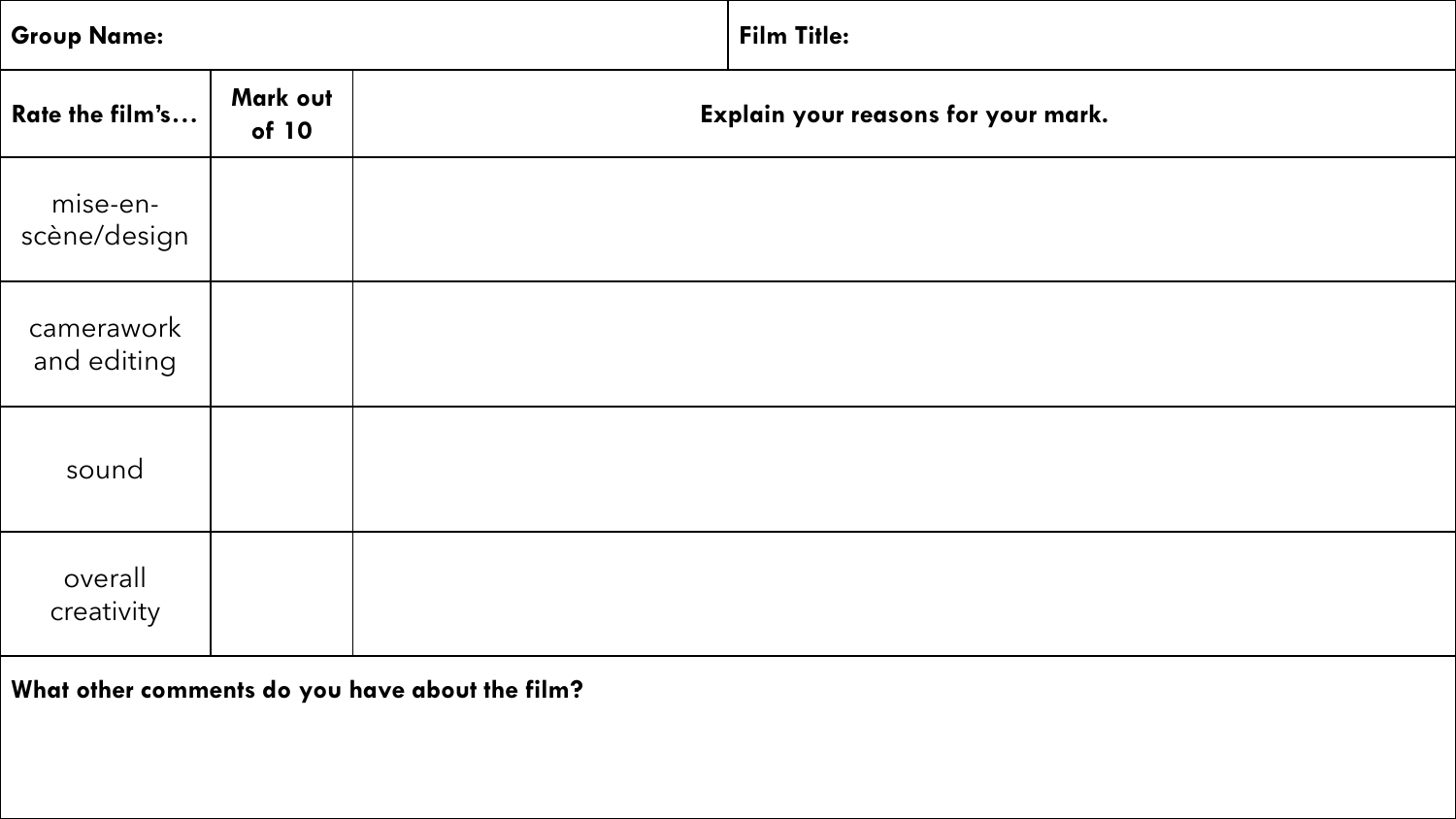## Filmmaking: The Final Word

Like driving a car or tying your shoes, the best way to learn about filmmaking is simply to **try it out yourself**. So grab a camera and get shooting! Play with it and have fun!